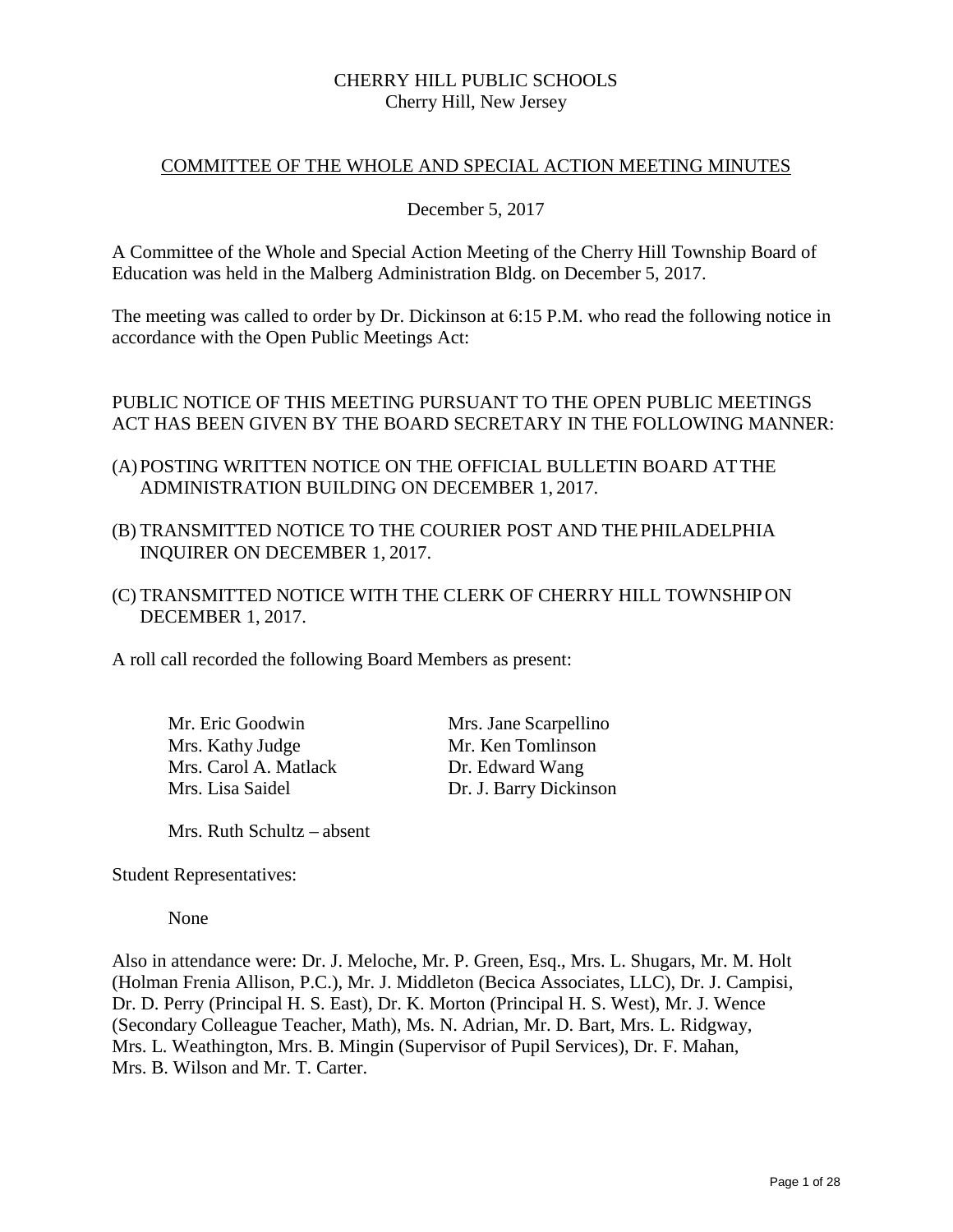Committee of the Whole and Special Action Meeting Minutes December 5, 2017

Dr. Dickinson read the following notice in accordance with the Open Public Meetings Act.

RESOLVED, PURSUANT TO THE OPEN PUBLIC MEETINGS ACT THAT THE BOARD MEETS IN CLOSED SESSION AT THIS TIME TO DISCUSS CONFIDENTIAL MATTERS PERTAINING TO STUDENT MATTERS AND HUMAN RESOURCES MATTERS. IT IS EXPECTED THAT THE MATTERS DISCUSSED IN CLOSED SESSION SHALL BE MADE PUBLIC AS SOON AS THE NEED FOR CONFIDENTIALITY NO LONGER EXISTS.

Dr. Dickinson led the Pledge of Allegiance.

Mrs. Judge made and Mrs. Matlack seconded a motion to adjourn to Executive Session for matters pertaining to student matters and human resources matters. All Board members present voted in favor of the motion.

Dr. Dickinson called the meeting to order in public session from Executive Session at 7:00 P.M.

#### Public Discussion:

The floor was opened for public discussion. There being no public discussion, Dr. Dickinson called the meeting to order for the purpose of discussing all items on the Committee of the Whole Agenda, which is included as Appendix A, and considering and voting on the items presented on the Special Action Agenda which is incorporated as part of the minutes. The Board agreed to move the items on the agenda.

#### Presentations:

Dr. Campisi, Dr. Perry, Dr. Morton and Mr. Wence

• Follow-up: Administrative Actions Addressing Performance on the Spring 2017 PARCC Algebra 1 Assessment.

#### Mr. Holt

• 2016/2017 Comprehensive Annual Financial Report and Corresponding Audit.

Dr. Meloche, Mrs. Shugars and Mr. Middleton

• Cherry Hill 2020 "A clear vision for the future".

#### New Business:

Being held for correspondence at the next scheduled meeting.

Dr. Dickinson called the Special Action Meeting to order from the Committee of the Whole Meeting.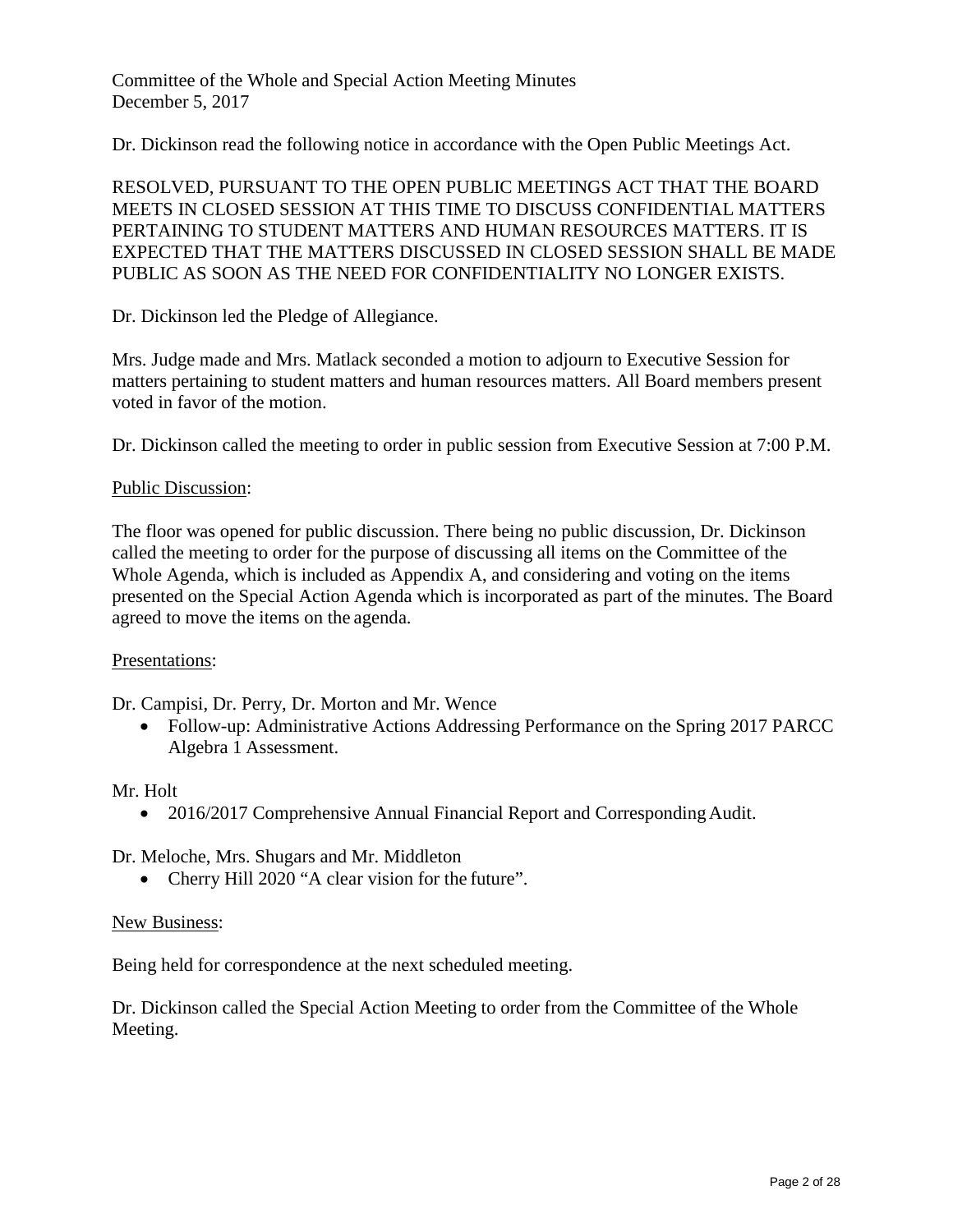# memorandum

**Date: November 29, 2017**

**To:** Members, Board of Education

**From:** Dr. Joseph Meloche, Superintendent

# **AGENDA**

# **EXECUTIVE SESSION 6:15 PM COMMITTEE OF THE WHOLE—7:00 PM**

**SPECIAL ACTION MEETING —Immediately following Committee of the Whole December 5, 2017 - Malberg Board Room**

# **BOARD OF EDUCATION COMMITTEES**

#### **Curriculum & Instruction Committee Members (yellow)**

Chairperson: Lisa Saidel Administrative Liaison: Farrah Mahan Committee Members: Carol Matlack, Ruth Schultz, Ken Tomlinson, Jr.

## **Business & Facilities Committee Members (blue)**

Chairperson: Eric Goodwin Administrative Liaison: Lynn E. Shugars Committee Members: J. Barry Dickinson, Ken Tomlinson, Jr., Edward Wang

**Negotiations, Human Resources & Litigation Committee Members (pink)**

Chairperson: Kathy Judge Administrative Liaison: Nancy Adrian Committee Members: Eric Goodwin, Jane Scarpellino, Edward Wang

## **Policy & Legislation Committee Members (green)**

Chairperson: Jane Scarpellino Administrative Liaisons: Joe Campisi, Donald Bart Committee Members: J. Barry Dickinson, Jane Scarpellino

## **Strategic Planning (buff)**

Chairperson: Carol Matlack Administrative Liaison: Joe Meloche, Lynn E. Shugars Committee Members: J. Barry Dickinson, Kathy Judge, Lisa Saidel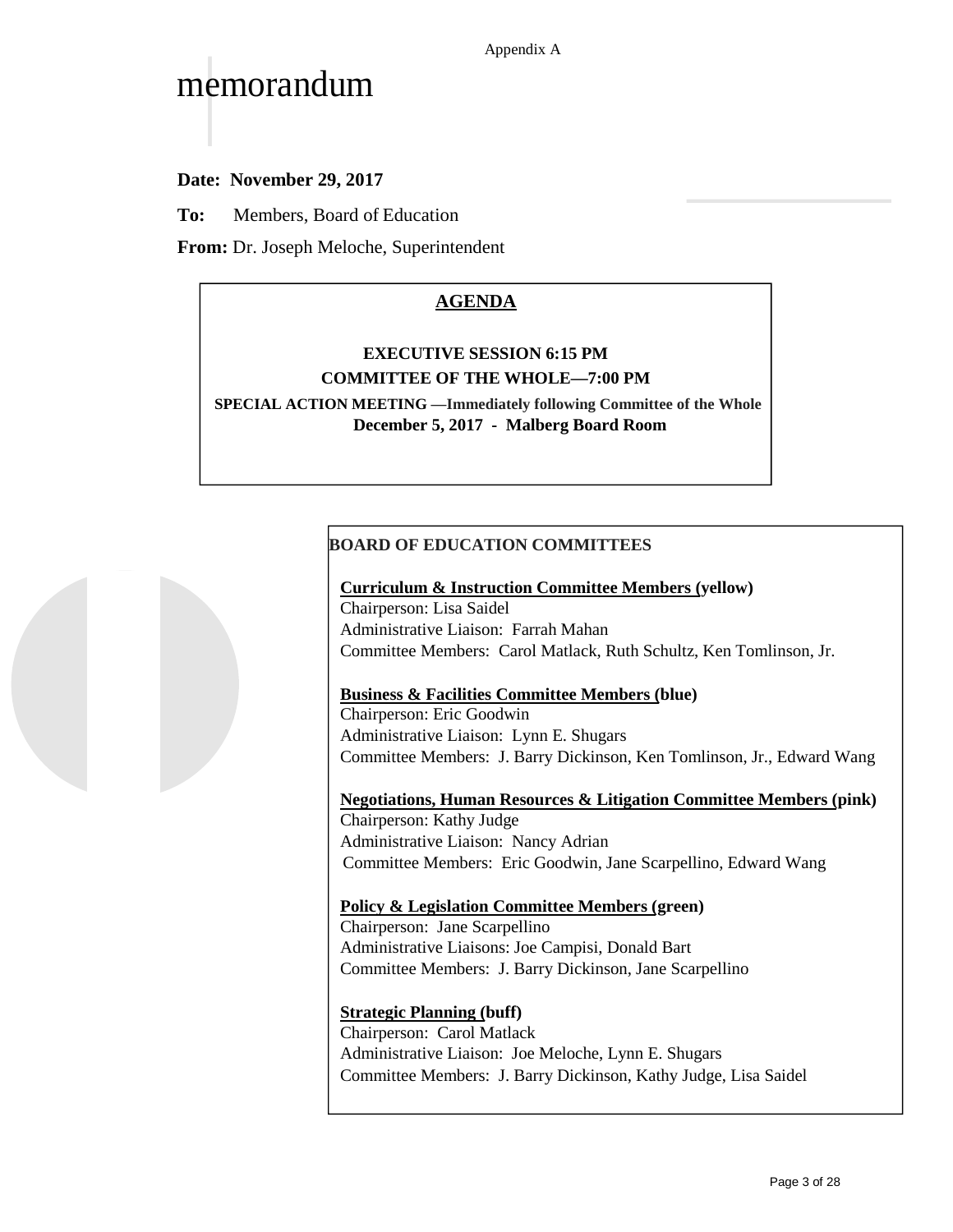# **Committee of the Whole**

• First Public Discussion (Agenda Items -up to three minutes per person)

# **NEW BUSINESS**

• Second Public Discussion (up to three minutes per person)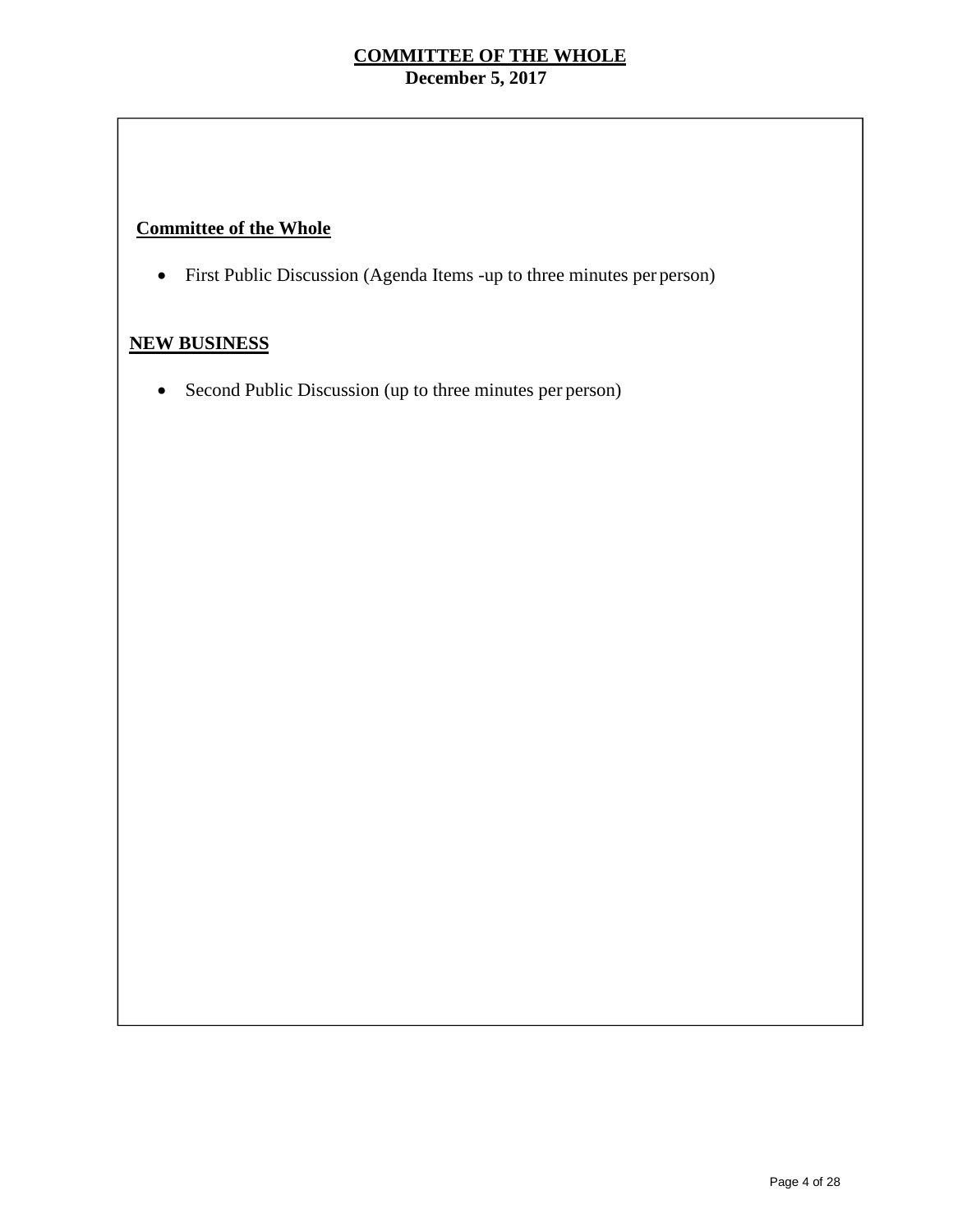**December 5, 2017**

# **A. CURRICULUM & INSTRUCTION**

#### **Board Goals**

- **Continue to improve student achievement at all grade levels for all students and close achievement gaps where they exist.**
- **Create a cost-effective budget that provides for educational resources as well as preventive maintenance and ongoing facilities improvement in allschools.**
- **Enhance communication with and outreach to internal and externalstakeholders.**
- **Establish a strategic plan that identifies and categorizes the district's needs through the development of "Cherry Hill Public Schools 2020: A clear vision for thefuture"**

#### *Discussion items:*

- *1. Black History Program*
- *2. Nursing Services Plan for the 2017-2018 School Year*
- *3. High School Course of Study Booklet 2018 – 2019*
- *4. Presentation – Follow-up: Administrative Actions Addressing Performance on the Spring 2017 PARCC Algebra 1 Assessment*

The Superintendent recommends the following:

1. Approval of Out of District Student Placements or 2017-2018 School Year

#### **ITEM 1. APPROVAL OF OUT OF DISTRICT STUDENT PLACEMENTS FOR 2017-2018 SCHOOL YEAR**

It is requested that the following out of district tuition contracts be submitted to the Board of Education for approval for the 2017-18 school year during the December 2017 cycle. There are 3 submissions.

|                      |         |                     |            |            |            |            | Out   |         |
|----------------------|---------|---------------------|------------|------------|------------|------------|-------|---------|
|                      |         |                     |            |            |            |            | of    |         |
|                      |         |                     |            | <b>RSY</b> |            | <b>ESY</b> | Dist  |         |
| Vendor               | ID      | Term                | <b>RSY</b> | Aide       | <b>ESY</b> | Aide       | Fee   | Amt     |
| Bonnie Brae*         | 3006332 | $7/10/17 - 6/30/18$ | 64,800     |            | 7.200      |            |       | 72,000  |
| Hunterdon County ESC | 3014963 | $10/2/17 - 6/30/18$ | 36,135     |            |            |            |       | 36,135  |
| <b>YALE</b>          | 3006293 | $7/5/17 - 6/30/18$  | 57,966     |            | 9,661      |            |       | 67,627  |
|                      |         |                     |            |            |            |            | Total | 175,762 |

\*Contract received on 11/28/17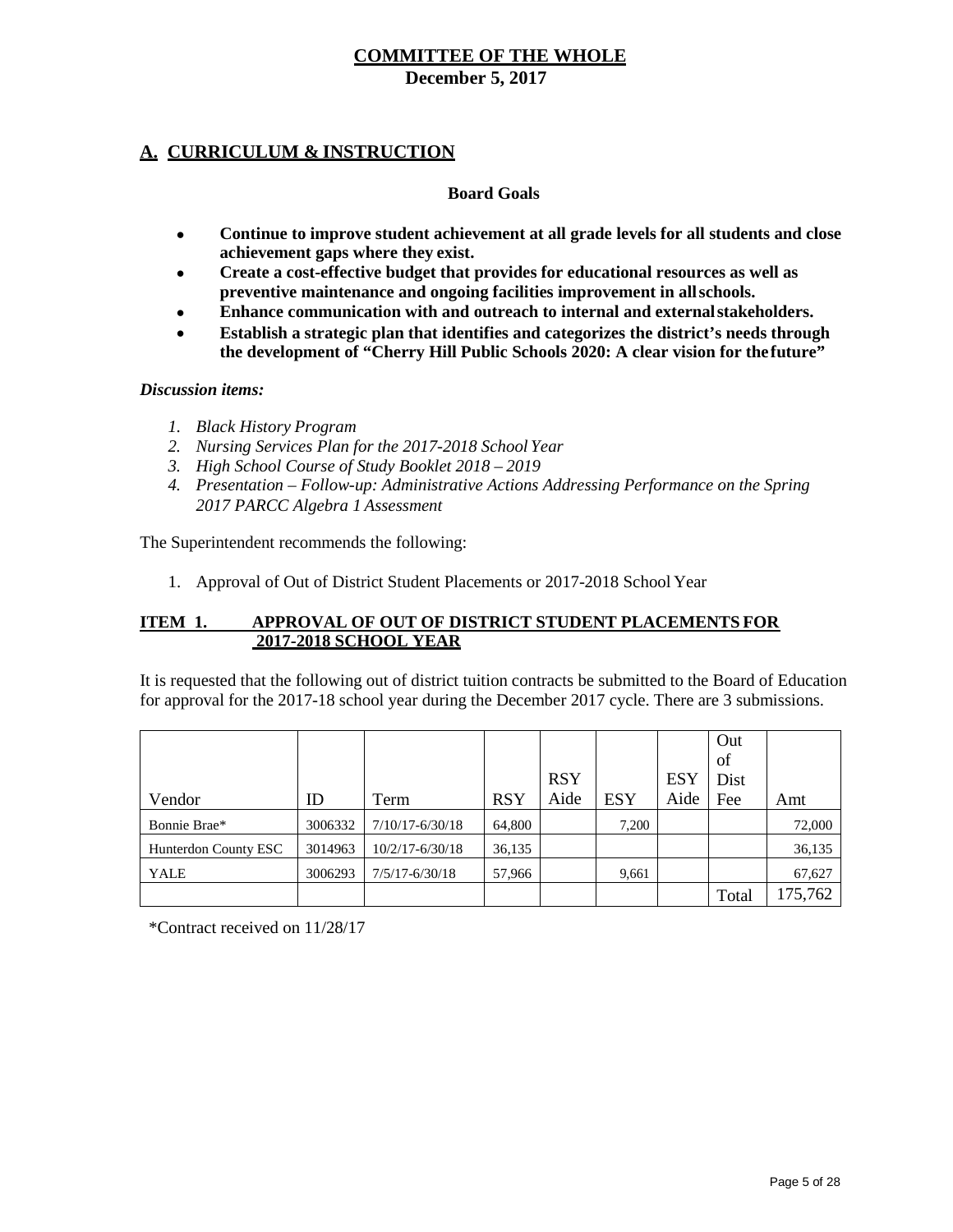**December 5, 2017**

#### **B. BUSINESS AND FACILITIES**

#### **Board Goals**

- **Continue to improve student achievement at all grade levels for all students and close achievement gaps where they exist.**
- **Create a cost-effective budget that provides for educational resources as well as preventive maintenance and ongoing facilities improvement in allschools.**
- **Enhance communication with and outreach to internal and externalstakeholders.**
- **Create an actionable plan, "Cherry Hill Public Schools 2020: A clear vision for the future," to encompass items to be included in a referendum.**

#### *Discussion items:*

*1. 2016/2017 Comprehensive Annual Financial Report and Corresponding Audit – Mike Holt and Dave McNally, Holman Frenia Allison, P.C.*

#### *The Superintendent recommends the following:*

- 1. Financial Reports
- 2. Resolutions
- 3. Resolution for the Award of Bids
- 4. Resolution for the Award of Change Orders
- 5. Resolution for the Award of Transportation
- 6. Acceptance of Donations

#### *The Superintendent recommends the following:*

# **ITEM 1. FINANCIAL REPORTS**

## a) BOARD SECRETARY'S CERTIFICATION AND TREASURER'S REPORT FOR OCTOBER 2017

Pursuant to N.J.A.C. 6A:23A-16.10 (c) 3, I certify that as of October 31, 2017 no budgetary line item account has obligations and payments (contractual orders) which in total exceed the amount appropriated by the Cherry Hill Board of Education pursuant to N.J.S.A. 18A:22-8.1 and N.J.S.A. 18A:22-8.2 and no budgetary line item account has been over-expended in violation of N.J.A.C. 6:23-2.12 (a) 1.

Pursuant to N.J.A.C. 6A:23A-16.10 (c) 4, the Cherry Hill Board of Education certifies that as of October 31, 2017 and after review of the Secretary's Monthly Financial Report and the Treasurer's Monthly Financial Report and upon consultation with the appropriate district officials, to the best of the Boards' knowledge, no major account or fund has been over-expended in violation of N.J.A.C. 6A:23A-16.10 (a) 1 and that sufficient funds are available to meet the district's financial obligations for the remainder of the fiscal year.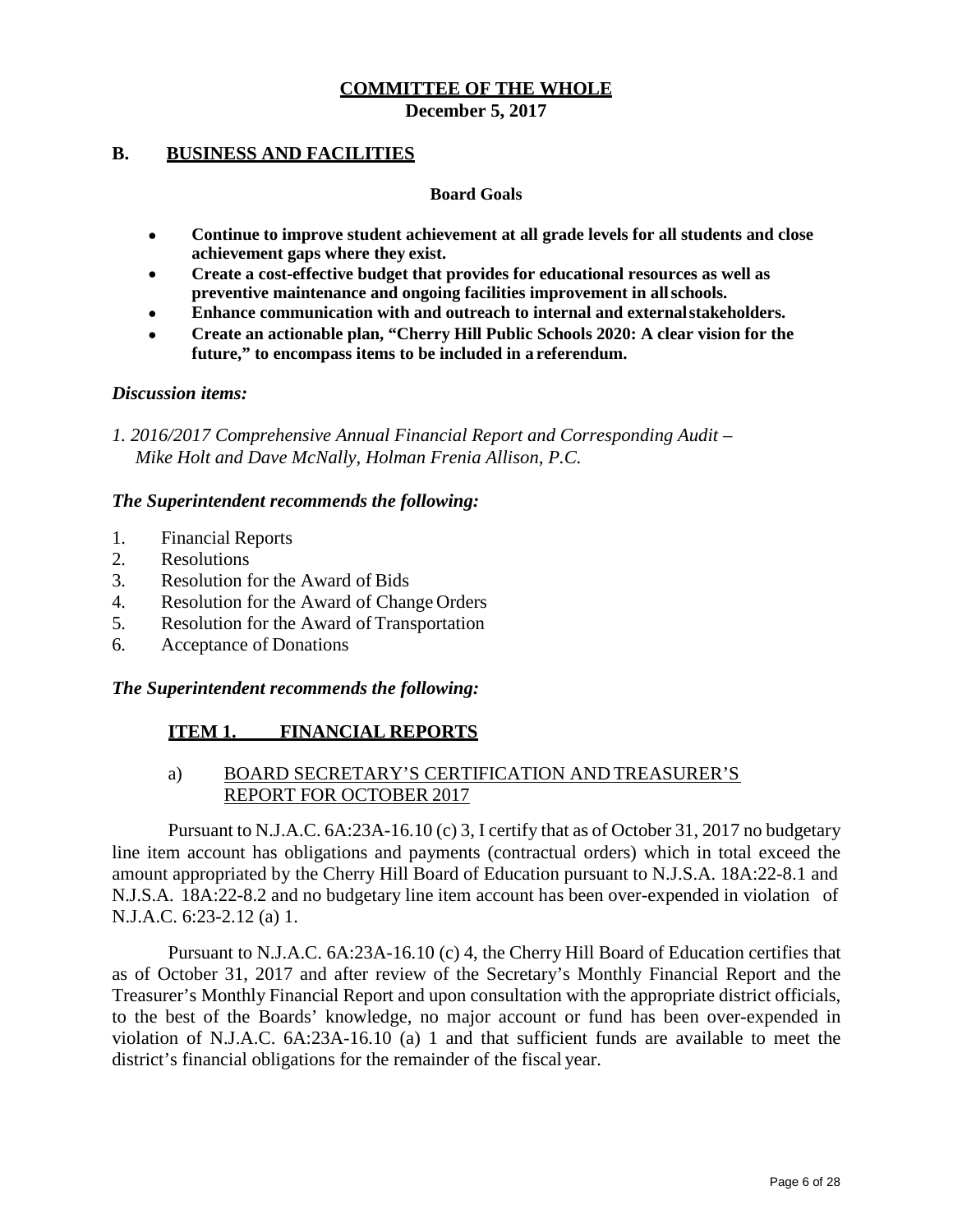#### **B. BUSINESS AND FACILITIES**

#### **ITEM 1. FINANCIAL REPORTS** continued

#### b) LINE ITEM TRANSFER REPORTS FOR THE MONTH OF OCTOBER2017

It is recommended that the 2017/2018 Budget be revised by the transfer of funds between line items as listed on the monthly transfer report. (Systems 3000 transfer report).

# c) FOOD SERVICE OPERATING STATEMENT FOR OCTOBER 2017

It is recommended that the Operating Statement for Cherry Hill Food Services for the month ending October 2017 be accepted as submitted.

#### d) SACC FINANCIAL REPORT FOR OCTOBER 2017

It is recommended that the Financial Report for the Cherry Hill School Age Child Care Program for the months of October 2017 be accepted as submitted.

e) DISBURSEMENT OF FUNDS

| <b>FUND</b>           | <b>AMOUNT</b> | <b>REPORT DATED</b>   |
|-----------------------|---------------|-----------------------|
| Payroll & FICA        | \$            | <b>Payroll Dates:</b> |
|                       |               |                       |
| Food Service          | \$            | 17                    |
| <b>SACC Bill List</b> | $\frac{1}{2}$ | /17                   |
| <b>Grand Total</b>    | Φ             |                       |

#### f) APPROVAL OF BILL LIST

It is recommended that the Bill Lists dated in the amount of \$ .....be approved as submitted.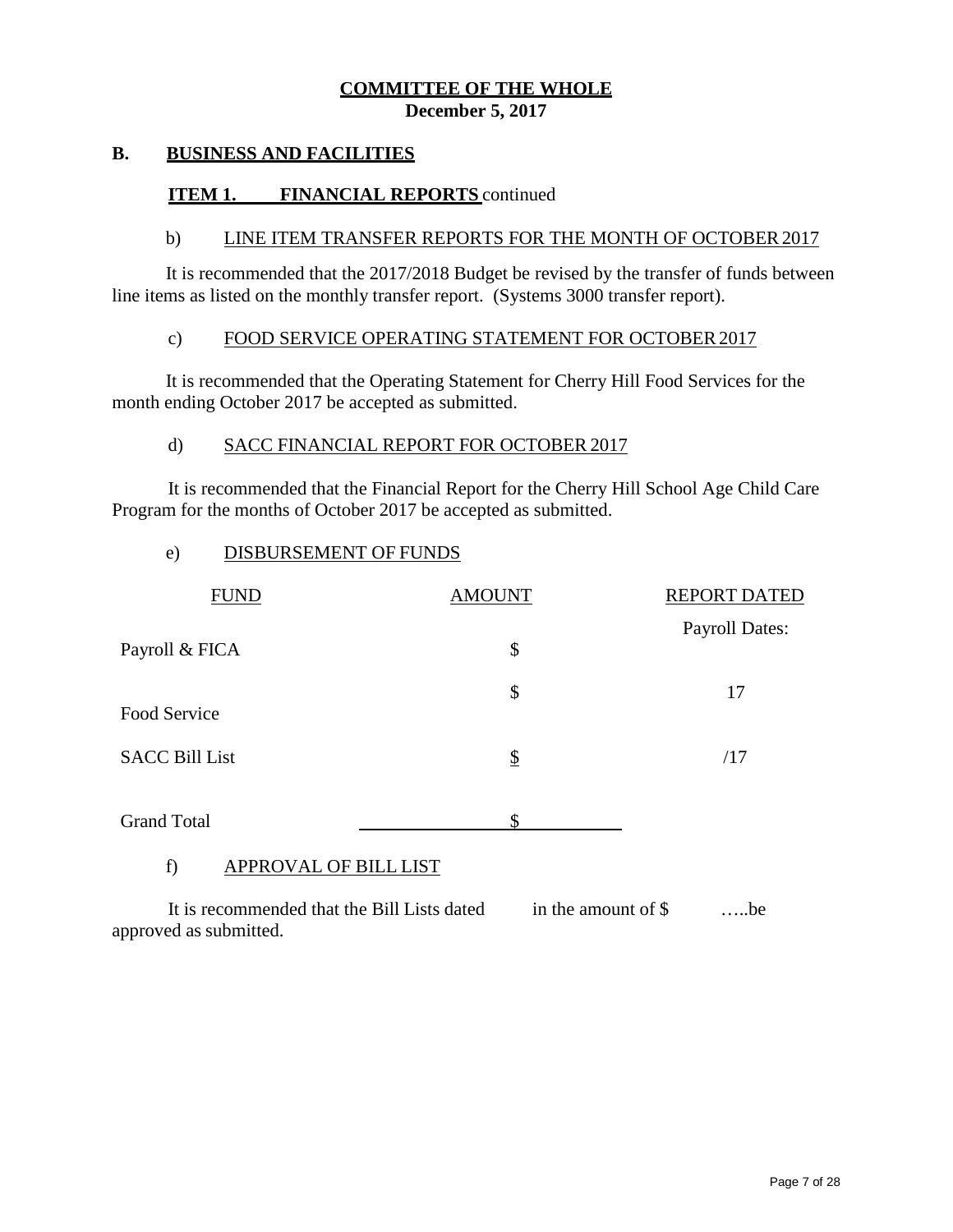# **B. BUSINESS AND FACILITIES**

#### **ITEM 2. RESOLUTIONS**

#### a) SCHOOL BUS EMERGENCY EVACUATION FIRST DRILLS REPORT

WHEREAS, pursuant to N.J.A.C. 6A:27-11.2, all school bus emergency first drills have been successfully completed at all schools as indicated. Reports are kept on file in the Transportation Department office.

| <b>SCHOOL</b>                            | <b>DATE &amp; TIME</b>                         | <b>SCHOOL</b><br><b>LOCATION</b> | <b>ROUTES</b>                                             | <b>WALKERS</b> | PRINCIPAL/<br><b>SUPERVISOR</b> |
|------------------------------------------|------------------------------------------------|----------------------------------|-----------------------------------------------------------|----------------|---------------------------------|
| Alternative High<br>School               | 9/19/17 2:15PM                                 | 45 Ranoldo Terrace               | $AV1-AV6$                                                 | n/a            | Dr. Lawyer<br>Chapman           |
| <b>High School East</b>                  | 10/18/2017<br>6:50AM                           | 1750 Kresson Road                | E1-32, EW1-8, Q-P917                                      | n/a            | Mr. Lou Papa                    |
| <b>High School</b><br>West               | 9/27/2017<br>7:25AM                            | 2101 Chapel<br>Avenue            | WE1-4, W1-16,<br>CHV23, 65-69                             | n/a            | Ms. Donean<br>Chinn-Parker      |
| <b>Beck Middle</b><br>School             | 10/12&13/17<br>8:00AM                          | 950 Cropwell Road                | B1-19, CHV2-5, 25                                         | Yes            | Mr. Bernard<br>O'Connor         |
| Carusi Middle<br>School                  | 10/4/2017<br>8:00AM                            | 315 Roosevelt<br>Drive           | C1-20, CHV-8,11,14                                        | Yes            | Dr. John Cafagna                |
| Rosa Middle<br>School                    | 9/12/17 7:30AM                                 | 485 Browning Lane                | R1-R21,<br>CHV10,22,24,74                                 | n/a            | Mr. George Guy                  |
| <b>Barclay Early</b><br>Childhood Center | 10/13/17<br>8:45,9:30,12:45 /<br>10/20/17 1:30 | 1220 Winston Way                 | BCV3,4,5,8,9,10,12-<br>15, 17, 18, 19, 20, 22-28          | Yes            | Ms. Karen<br>Rockhill           |
| <b>Barton</b><br>Elementary<br>School    | 9/28/17 9:15AM                                 | 223 Rhode Island<br>Avenue       | CB1-CB8, JS4,<br>CHV12,21,26                              | Yes            | Mr. Sean Sweeny                 |
| Cooper<br>Elementary<br>School           | 10/11/2017<br>9:30AM                           | 1960 Greentree<br>Road           | $JC1-2.$<br>CHV15,16,18,19,20                             | Yes            | Ms. Rebecca<br>Tiernan          |
| <b>Harte Elementary</b><br>School        | 9/28/2017<br>8:45AM                            | 1909 Queen Ann<br>Drive          | BH1-4, CHV13,34-37                                        | Yes            | Dr. Neil Burti                  |
| Johnson<br>Elementary<br>School          | 10/18/2017<br>9:00AM                           | 500 Kresson Road                 | JJ1-10, CHV28-32,79                                       | Yes            | Mr. Jared Peltzman              |
| Kilmer<br>Elementary<br>School           | 9/19/2017<br>9:05AM                            | 2900 Chapel<br>Avenue            | JK1-7, TP-5, BCV-7                                        | Yes            | Mrs. Eloisa<br>DeJesus-Woodruff |
| Kingston<br>Elementary<br>School         | 10/16/2017<br>9:05AM                           | 320 Kingston Road                | KG1,2, CHV38-43                                           | Yes            | Dr. William<br>Marble           |
| Knight<br>Elementary<br>School           | 9/28/17 9:00 AM                                | 140 Old Carriage<br>Road         | RK1-6, RKK1-3,<br>CHV44-48                                | Yes            | Mr. Eugene Park                 |
| Mann Elementary<br>School                | 9/25/17 8:45 AM                                | 150 Walt Whitman<br>Boulevard    | HM1,2,3,5, CHV49-52                                       | N <sub>0</sub> | Dr. Shilpa Davé                 |
| Paine Elementary<br>School               | 11/3/2017<br>8:30AM,<br>12:30PM                | 4001 Church Road                 | TP1-4, TP-6, TP-8,<br>TPK-3, CHV53-56                     | Yes            | Dr. Kirk<br>Rickansrud          |
| <b>Sharp Elementary</b><br>School        | 9/20/17 8:40AM                                 | 300 Old Orchard<br>Road          | $JS-1, JS-3, JS-5,$<br>CHV27, CHV57-<br>CHV <sub>62</sub> | Yes            | Mr. Ric Miscioscia              |
| Stockton<br>Elementary<br>School         | 9/29/17 8:40AM                                 | 200 Wexford Drive                | $RS1-7, 9,$<br>CHV63,64,76,77,<br>BCV-6                   | Yes            | Mr. Jim Riordan                 |
| Woodcrest<br>Elementary<br>School        | 10/10/2017<br>9:00AM                           | 400 Cranford Drive               | WC2,4,5,6,<br>CHV71,72,73                                 | Yes            | Mr. Jonathan<br>Cohen           |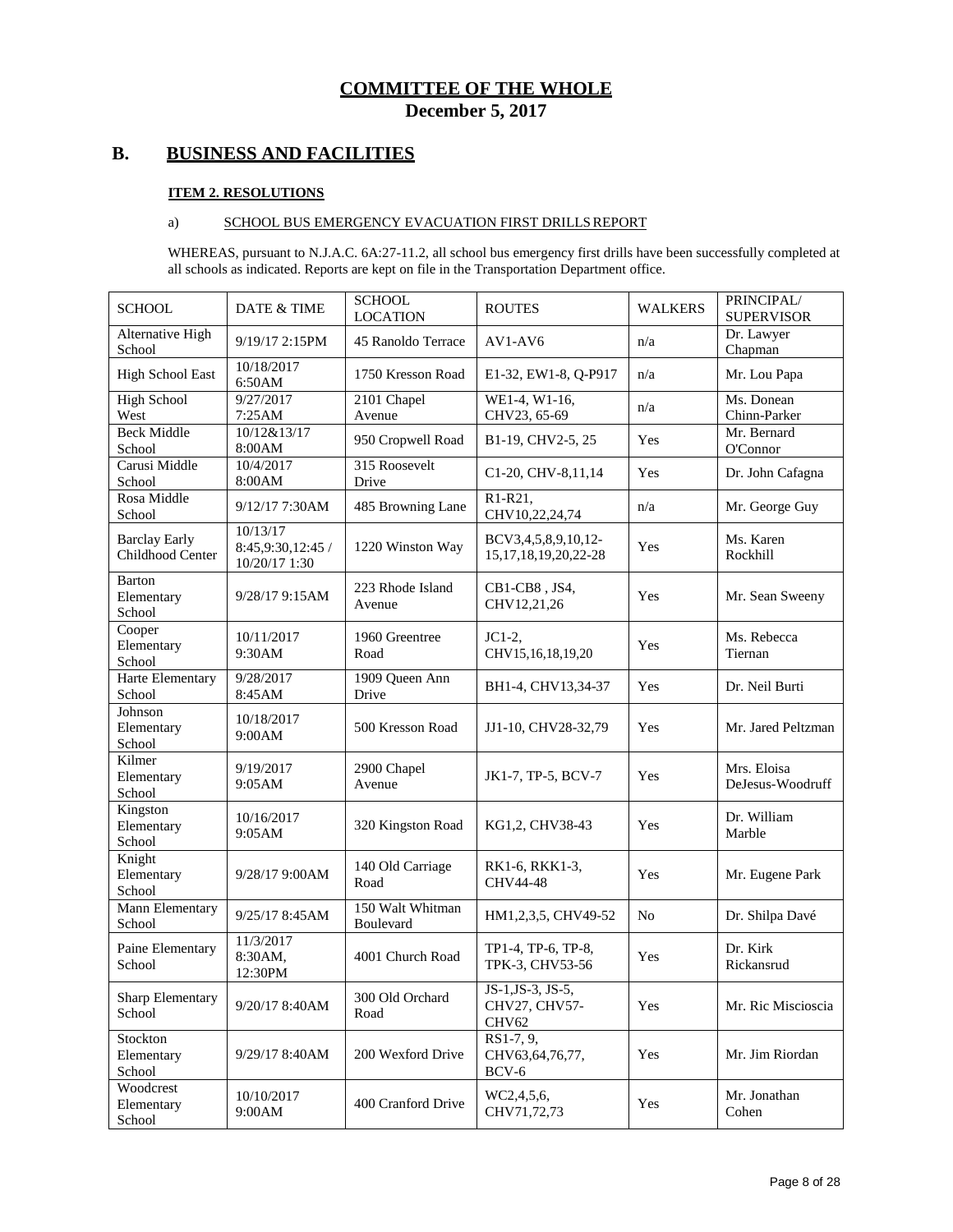## **B. BUSINESS AND FACILITIES**

## **ITEM 3. RESOLUTION FOR THE AWARD OFBIDS**

a) #1718-20 – STUDENT TRANSPORTATION SERVICES TO AND FROM SCHOOL – MCKINNEY-VENTO TRANSPORTATION AND REGULAR EDUCATION RE-BID – SPECIAL EDUCATION TRANSPORTATION 2017/2018 SCHOOL YEAR (12-13-17)

INFORMATION TO BE READY FOR DECEMBER 19, 2017 ACTION MEETING PENDING REVIEW. BID OPENS DECEMBER 13, 2017.

# **ITEM 4. RESOLUTION FOR THE AWARD OF CHANGEORDERS**

a) SOFFIT REPLACEMENT AT KINGSTON ELEMENTARY SCHOOL PROJECT #1617-6 (3-17-17)

#### **RECOMMENDATION:**

Board approval is requested for Change Order 001, Project Soffit Replacement at Kingston Elementary School be issued to Coastal Land Contractors, Pittsgrove, NJ to reduce the unexpended allowance (deduct) \$27,500.00.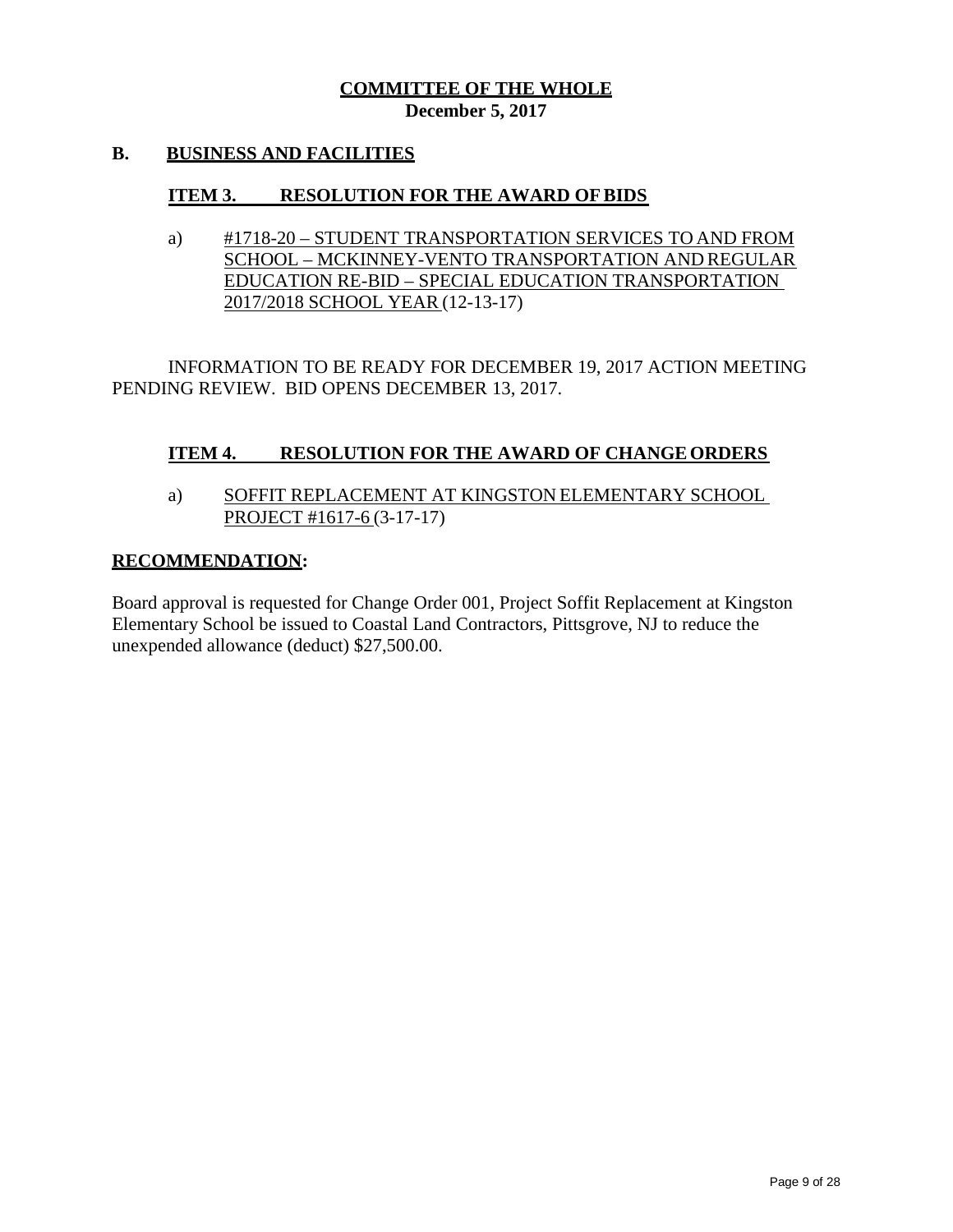#### **B. BUSINESS AND FACILITIES**

## **ITEM 5. RESOLUTION FOR THE AWARD OF TRANSPORTATION**

# a) SHUTTLE WITH WHEELCHAIR / WHEELCHAIR

#### **RECOMMENDATION:**

Quotes were solicited by the Transportation Department with the low quote awarded. It is recommended that prior administrative approval be ratified for the following route(s):

| School                                     | Route                       | Original<br>Route | <b>Bus</b><br>Company                | $#$ of<br>students | Effective<br>Date                                          | #<br>Days | Route<br>Cost<br>per<br>diem | Aide<br>Cost<br>per<br>diem | <b>Total Cost</b> |
|--------------------------------------------|-----------------------------|-------------------|--------------------------------------|--------------------|------------------------------------------------------------|-----------|------------------------------|-----------------------------|-------------------|
| Rosa<br>International<br>Middle<br>School  | ROSA-X1<br>(Shuttle)<br>WC) | n/a               | First<br>Student, Inc.<br>(Lawnside) |                    | $11/29/17-$<br>6/13/18<br>(Tuesday)<br>&Wednesday<br>Only) | 53        | \$219.00                     | \$52.00                     | \$14,363.00       |
| <b>Bancroft</b><br>School<br>(Haddonfield) | $O-BNW3/$<br>Wheelchair     | n/a               | First<br>Student, Inc.<br>(Lawnside) |                    | 12/1/17<br>12/20/17                                        | 14        | \$255.10                     | \$51.00                     | \$4,285.40        |

Account Code: 11-000-270-514-83-0001

b) MCKINNEY-VENTO / DCP&P

#### **RECOMMENDATION:**

Quotes were solicited by the Transportation Department with the low quote awarded. It is recommended that prior administrative approval be ratified for the following route to transport McKinney-Vento / DCP&P student(s):

| School                             | Route   | <b>Transport</b><br>From | <b>Bus</b><br>Company                | $#$ of<br>students | Effective<br>Date        | #<br>Days | Route<br>Cost per<br>diem | Aide<br>Cost<br>per<br>diem | <b>Total Cost</b> |
|------------------------------------|---------|--------------------------|--------------------------------------|--------------------|--------------------------|-----------|---------------------------|-----------------------------|-------------------|
| Longfellow<br>Elementary<br>School | Q-P1117 | Collingswood,<br>NJ      | First<br>Student, Inc.<br>(Lawnside) |                    | $11/14/17$ -<br>12/22/17 | 27        | \$219.10                  | n/a                         | \$5,915.70        |

Account Code: 11-000-270-511-83-0001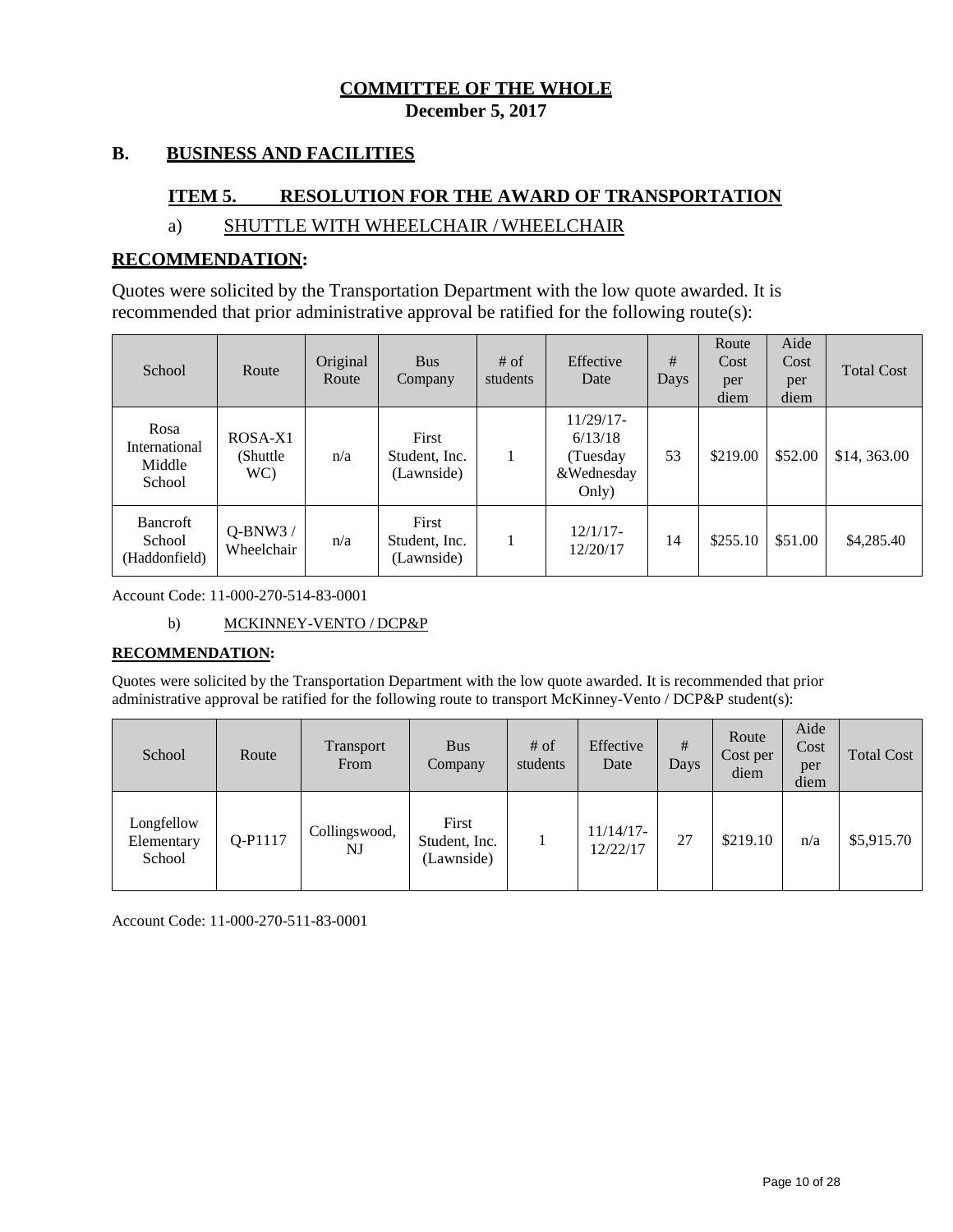# **B. BUSINESS AND FACILITIES**

#### **ITEM 5. RESOLUTION FOR THE AWARD OF TRANSPORTATION** - continued

# c) ADDED AIDE

#### **RECOMMENDATION:**

It is recommended that prior administrative approval be ratified for the following:

| School                   | Route                   | Original<br>Route | <b>Bus Company</b>             | $#$ of<br>students | Effective<br>Date      | #<br>Days | Route<br>Cost<br>per<br>diem | Aide<br>Cost<br>per<br>diem | <b>Total Cost</b> |
|--------------------------|-------------------------|-------------------|--------------------------------|--------------------|------------------------|-----------|------------------------------|-----------------------------|-------------------|
| Garfield Park<br>Academy | $GP-1A$<br>(Added Aide) | $GP-1$            | T&L<br>Transportation,<br>Inc. |                    | $11/27/17-$<br>6/22/18 | 133       | n/a                          | \$45.00                     | \$5,985.00        |

Account Code: 11-000-270-514-83-0001

# **ITEM 6. ACCEPTANCE OF DONATIONS**

| <b>SCHOOL</b> | <b>DONATION</b>                                                              | <b>GROUP OFFERING</b><br><b>DONATION</b> | <b>VALUE</b> |
|---------------|------------------------------------------------------------------------------|------------------------------------------|--------------|
| <b>Barton</b> | Monetary- to be used to<br>purchase a teleprompter                           | <b>Patient First</b>                     | \$1,000.00   |
| Carusi        | Monetary- to be used for<br>startup funds for N.D<br><b>STEM Impact Plan</b> | University of Notre<br>Dame              | $$1,000.00*$ |

\*Pending approval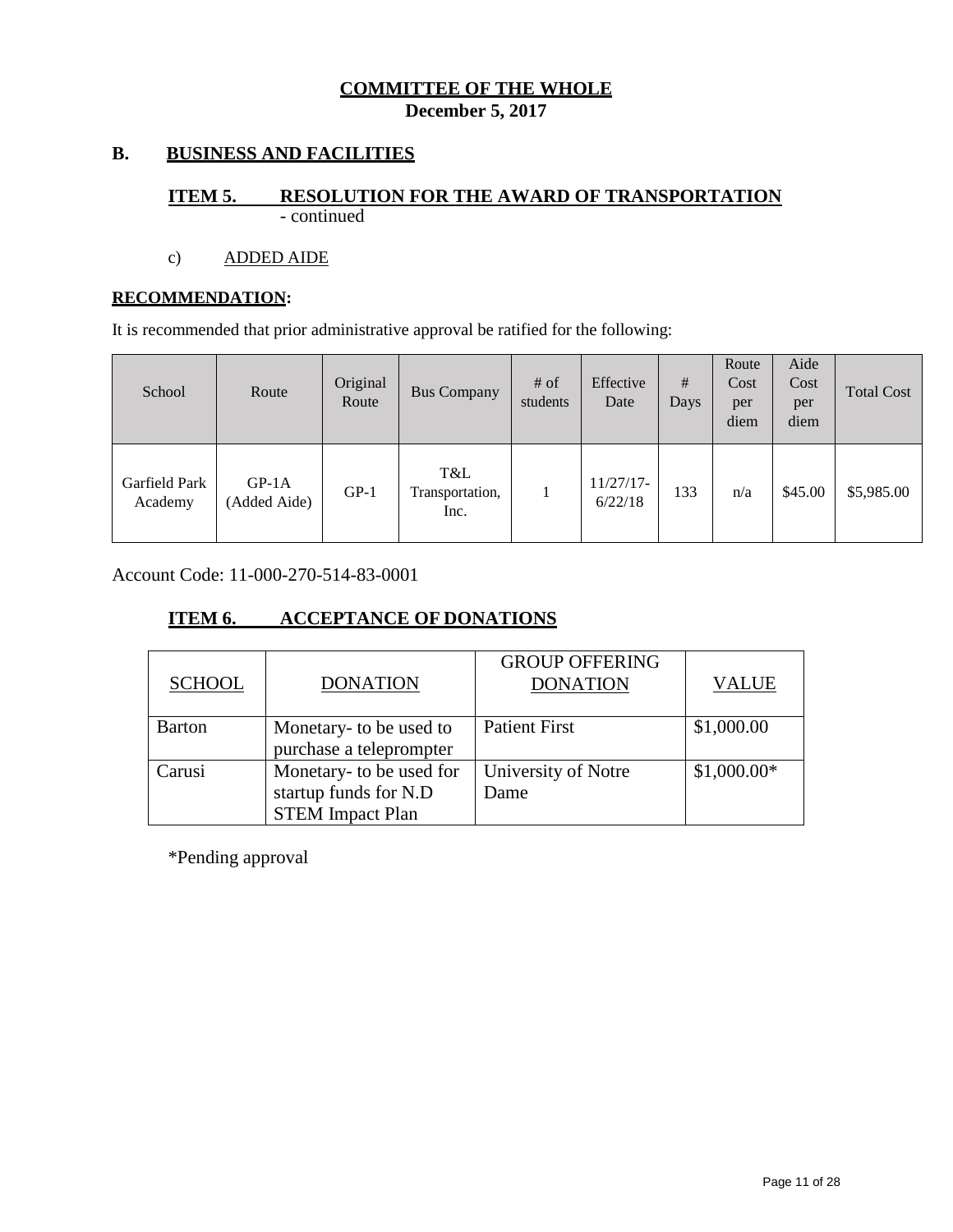#### **SYNOPSIS OF AUDIT REPORT FOR PUBLIC DISTRIBUTION**

#### **CHERRY HILL TOWNSHIP COUNTY OF CAMDEN**

As required by Title 18A:23-4, the following is a synopsis of the audit of the financial statements and supplementary data of the Governmental Activities for the year ended June 30, 2017.

|                                                     |                          | <b>SPECIAL</b> | <b>CAPITAL</b>  | <b>DEBT</b>                               |               |
|-----------------------------------------------------|--------------------------|----------------|-----------------|-------------------------------------------|---------------|
|                                                     | <b>GENERAL</b>           | <b>REVENUE</b> | <b>PROJECTS</b> | <b>SERVICE</b>                            | <b>TOTAL</b>  |
| <b>ASSETS &amp; OTHER DEBITS</b>                    | <b>FUND</b>              | <b>FUND</b>    | <b>FUND</b>     | <b>FUND</b>                               | 1899          |
| Cash & Cash Equivalents                             | 9,996,068<br>\$          | 49,455<br>\$   | \$ 519,506      | \$                                        | \$10,565,029  |
| Accounts Recievable:                                |                          |                |                 |                                           |               |
| <b>State</b>                                        | 2,293,703                | 2,477          | 2,773,817       |                                           | 5,069,997     |
| Federal                                             |                          | 381,923        |                 |                                           | 381,923       |
| Other                                               | 237,466                  |                | 67              |                                           | 237,533       |
| Interfund                                           | 408,602                  |                |                 |                                           | 408,602       |
| <b>Restricted Cash</b>                              | 8,844,441                |                |                 |                                           | 8,844,441     |
| <b>Total Assets</b>                                 | \$21,780,280             | \$433,855      | \$3,293,390     | \$<br>$\blacksquare$                      | \$25,507,525  |
| LIABILITIES & FUND BALANCES                         |                          |                |                 |                                           |               |
| Liabilities:                                        |                          |                |                 |                                           |               |
| <b>Accounts Payable</b>                             | \$<br>641,662            | \$125,860      | \$<br>7,559     | \$                                        | \$<br>775,081 |
| Payable to Federal Government                       | $\overline{a}$           | 150,554        |                 |                                           | 150,554       |
| <b>Interfund Payable</b>                            | $\overline{\phantom{0}}$ | 2,393          | 479             |                                           | 2,872         |
| Deferred Revenue                                    | 80,179                   | 155,048        |                 |                                           | 235,227       |
| <b>Other Current Liabilities</b>                    | 43,509                   |                |                 |                                           | 43,509        |
| <b>Total Liabilities</b>                            | 765,350                  | 433,855        | 8,038           | $\blacksquare$                            | 1,207,243     |
| Fund Balances:                                      |                          |                |                 |                                           |               |
| Restricted for:                                     |                          |                |                 |                                           |               |
| Capital Reserve                                     | 8,844,441                |                |                 |                                           | 8,844,441     |
| Capital Projects                                    |                          |                | 3,285,352       |                                           | 3,285,352     |
| <b>Excess Surplus</b>                               | 1,668,622                |                |                 |                                           | 1,668,622     |
| Assigned to:                                        |                          |                |                 |                                           |               |
| Designated for Subsequent Year's Ependitures        | 6,169,638                |                |                 |                                           | 6,169,638     |
| Designated for Subsequent Year's Ependitures (SEMI) | 39,094                   |                |                 |                                           | 39,094        |
| Other Purposes                                      | 796,774                  |                |                 |                                           | 796,774       |
| Unassigned:                                         |                          |                |                 |                                           |               |
| General Fund                                        | 3,496,361                |                |                 | $\overline{a}$                            | 3,496,361     |
| <b>Total Fund Balances</b>                          | 21,014,930               |                | 3,285,352       |                                           | 24,300,282    |
| Total Liabilities & Fund Balances                   | \$21,780,280             | \$433,855      | \$3,293,390     | $\mathcal{S}$<br>$\overline{\phantom{a}}$ | \$25,507,525  |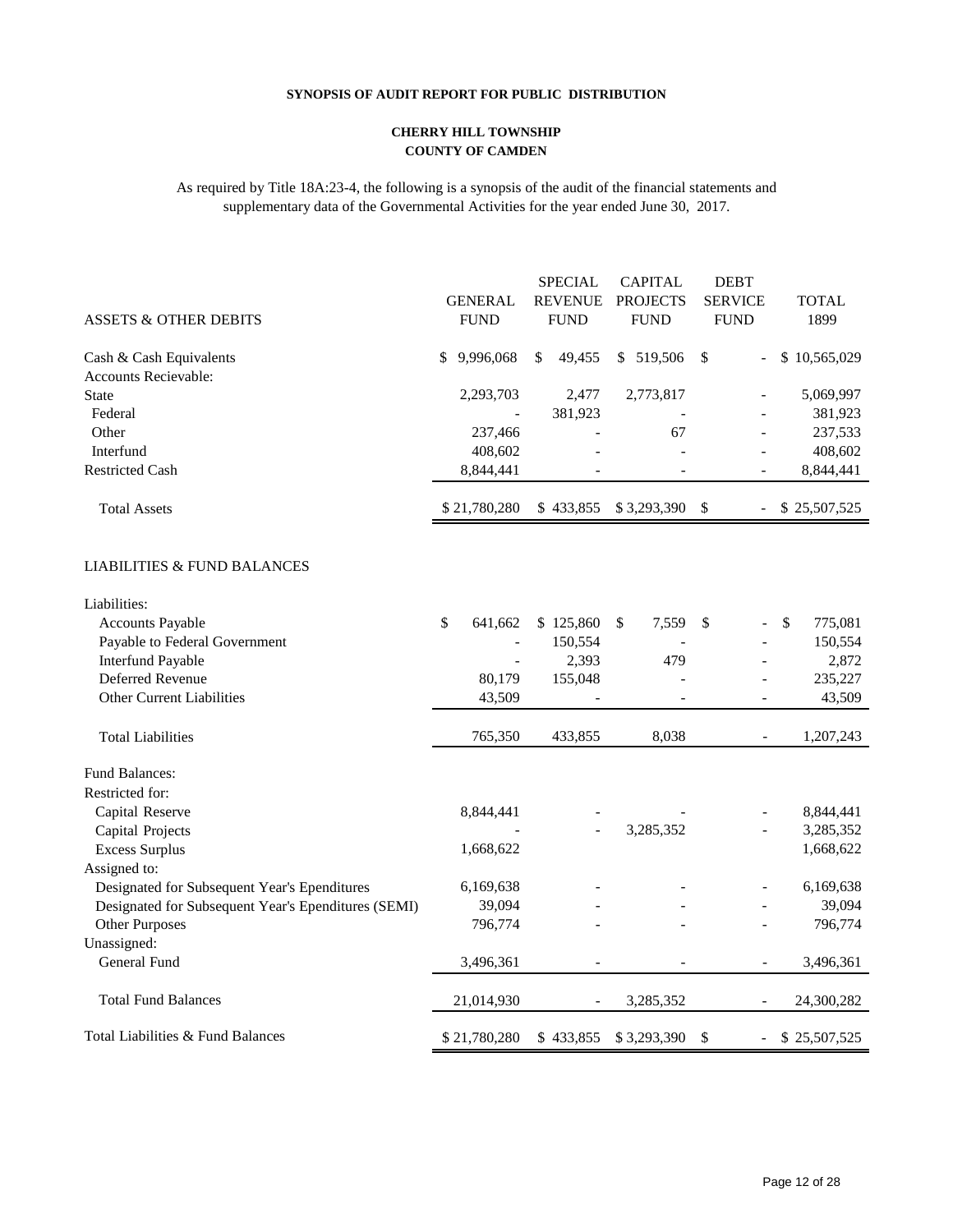#### **CHERRY HILL TOWNSHIP STATEMENT OF REVENUES, EXPENDITURES AND CHANGES IN FUND BALANCE GOVERNMENTAL FUNDS FOR FISCAL YEAR ENDED JUNE 30, 2017**

|                                                                           |                  | <b>SPECIAL</b> | <b>CAPITAL</b>           | <b>DEBT</b>     |               |
|---------------------------------------------------------------------------|------------------|----------------|--------------------------|-----------------|---------------|
|                                                                           | <b>GENERAL</b>   | <b>REVENUE</b> | <b>PROJECTS</b>          | <b>SERVICE</b>  | <b>TOTAL</b>  |
|                                                                           | <b>FUND</b>      | <b>FUND</b>    | <b>FUND</b>              | <b>FUND</b>     | 2017          |
| Revenues:                                                                 |                  |                |                          |                 |               |
| <b>Local Sources:</b>                                                     |                  |                |                          |                 |               |
| Local Tax Levy                                                            | \$164,596,506 \$ |                | \$                       | \$<br>2,794,417 | \$167,390,923 |
| Tuition                                                                   | 645,519          |                |                          |                 | 645,519       |
| Rents and Royalties                                                       | 28,409           |                |                          |                 | 28,409        |
| Interest on Investments                                                   | 172,322          |                |                          |                 | 172,322       |
| <b>Interest on Capital Reserve</b>                                        | 18,122           |                |                          |                 | 18,122        |
| Miscellaneous                                                             | 1,028,226        | 363,425        |                          |                 | 1,391,651     |
| <b>Total Local Sources</b>                                                | 166,489,104      | 363,425        | $\overline{\phantom{a}}$ | 2,794,417       | 169,646,946   |
| <b>State Sources</b>                                                      | 35,668,637       | 1,163,590      | 1,128,923                | 1,125,083       | 39,086,233    |
| <b>Federal Sources</b>                                                    | 266,496          | 3,938,793      |                          |                 | 4,205,289     |
| <b>Total Revenues</b>                                                     | 202,424,237      | 5,465,808      | 1,128,923                | 3,919,500       | 212,938,468   |
|                                                                           |                  |                |                          |                 |               |
| Expenditures:                                                             |                  |                |                          |                 |               |
| Current Expense:                                                          |                  |                |                          |                 |               |
| Regular Instruction                                                       | 52,401,189       | 4,296,059      |                          |                 | 56,697,248    |
| Special Education Instruction                                             | 18,943,957       |                |                          |                 | 18,943,957    |
| Other Special Instruction                                                 | 3,042,715        |                |                          |                 | 3,042,715     |
| Other Instruction                                                         | 2,333,055        |                |                          |                 | 2,333,055     |
| <b>Support Services:</b>                                                  |                  |                |                          |                 |               |
| Tuition                                                                   | 8,659,140        |                |                          | $\overline{a}$  | 8,659,140     |
| Student & Instruction Related Services                                    | 20,005,880       | 1,057,588      |                          | $\overline{a}$  | 21,063,468    |
| School Administrative Services                                            | 8,220,773        |                |                          | $\frac{1}{2}$   | 8,220,773     |
| Other Administrative Services                                             | 4,191,002        |                |                          |                 | 4,191,002     |
| Plant Operations & Maintenance                                            | 10,715,443       |                |                          | $\frac{1}{2}$   | 10,715,443    |
| Pupil Transportation                                                      |                  |                |                          |                 |               |
|                                                                           | 10,593,771       |                |                          |                 | 10,593,771    |
| <b>Unallocated Benefits</b><br>On Behalf TPAF Pension and Social          | 34,576,769       |                |                          | $\overline{a}$  | 34,576,769    |
| Security Contributions                                                    | 20,665,191       |                |                          |                 | 20,665,191    |
| Capital Outlay                                                            | 4,385,668        | 112,161        | 3,492,037                |                 | 7,989,866     |
| <b>Transfer to Charter Schools</b>                                        | 226,953          |                |                          |                 | 226,953       |
| Debt Service:                                                             |                  |                |                          |                 |               |
| Principal                                                                 |                  |                |                          | 3,455,000       | 3,455,000     |
| Interest & Other Charges                                                  |                  |                | $\blacksquare$           | 471,700         | 471,700       |
| <b>Total Expenditures</b>                                                 | 198,961,506      | 5,465,808      | 3,492,037                | 3,926,700       | 211,846,051   |
|                                                                           |                  |                |                          |                 |               |
| Excess/(Deficiency) of Revenues Over/                                     |                  |                |                          |                 |               |
| (Under) Expenditures                                                      | 3,462,731        |                | (2,363,114)              | (7,200)         | 1,092,417     |
| Other Financing Sources/(Uses):                                           |                  |                |                          |                 |               |
| Transfers In                                                              | 2,593,817        |                | 2,520,163                |                 | 5,113,980     |
| <b>Transfers Out</b>                                                      | (2,520,163)      |                | (2,593,817)              |                 | (5,113,980)   |
|                                                                           |                  |                |                          |                 |               |
| Total Other Financing Sources/(Uses)                                      | 73,654           |                | (73, 654)                |                 |               |
| Excess/(Deficiency) of Revenues &<br>Other Financing Sources Over/(Under) |                  |                |                          |                 |               |
| Expenditures & Other Financing Uses                                       | 3,536,385        |                | (2,436,768)              | (7,200)         | 1,092,417     |
| Fund Balances July 1                                                      | 17,478,545       |                | 5,722,120                | 7.200           | 23,207,865    |
| Fund Balances June 30                                                     | 21,014,930       |                | \$3,285,352              |                 | 24,300,282    |
|                                                                           |                  |                |                          |                 |               |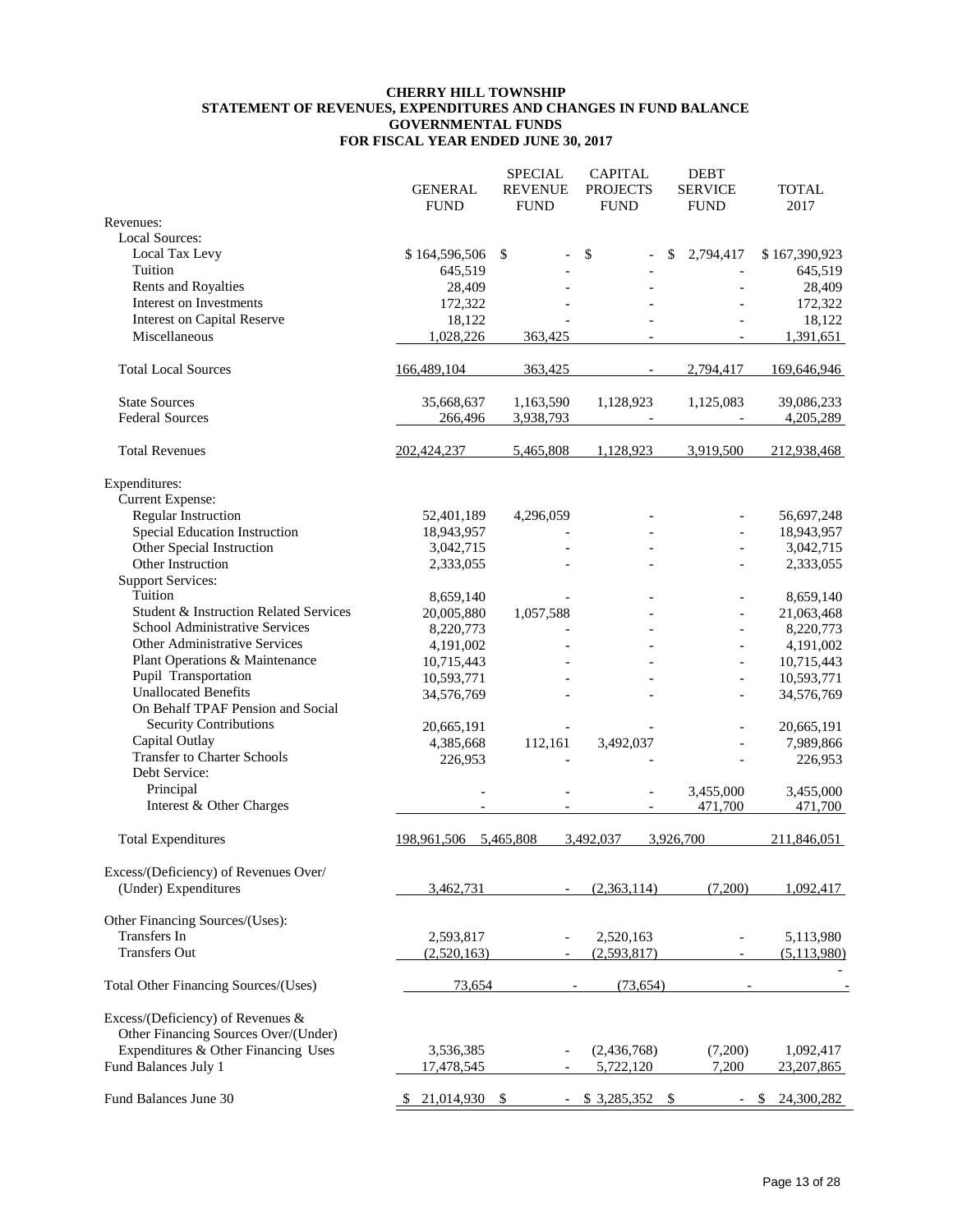**December 5, 2017**

## **C. HUMAN RESOURCES/NEGOTIATONS**

#### **Board Goals**

- **Continue to improve student achievement at all grade levels for all students and close achievement gaps where they exist.**
- **Create a cost-effective budget that provides for educational resources as well as preventive maintenance and ongoing facilities improvement in allschools.**
- **Enhance communication with and outreach to internal and externalstakeholders.**
- **Create an actionable plan "Cherry Hill Public Schools 2020: A clear vision for the future," to encompass items to be included in a referendum.**

Discussion items:

1. None at this time

The Superintendent recommends the following:

- 1. Leaves of Absence—Certificated
- 2. Leaves of Absence—Non-Certificated

# **ITEM 1. LEAVES OF ABSENCE—CERTIFICATED**

(a) Leave of Absence, With/Without Pay

# **RECOMMENDATION:**

Be it resolved that the persons listed be approved for a leave of absence, with/without pay in accord with the data presented.

| Name                   | Assignment                        | <b>Effective Date</b>                                                                              |
|------------------------|-----------------------------------|----------------------------------------------------------------------------------------------------|
| Lisa Aleardi           | <b>CHHS</b> West – Mathematics    | Leave with pay $9/01/17 - 12/08/17$ ;<br>Leave without pay 12/08/17-2/14/18<br>(revised for dates) |
| Christine Buchanan     | <b>CHHS West – Home Economics</b> | Leave with pay 11/08/17-12/01/17                                                                   |
| Larissa Kohler         | Carusi – Mathematics              | Leave with pay 11/28/17-1/11/18;                                                                   |
|                        |                                   | Leave without pay $1/12/18-2/09/18$<br>(revised for dates)                                         |
| Juliane Lane           | Beck – Guidance                   | Leave with pay 11/22/17-12/21/17;                                                                  |
|                        |                                   | Leave without pay 12/22/17-5/21/18                                                                 |
| Judianne Mayo          | Harte – Special Education         | Leave with pay 11/07/17-11/24/17                                                                   |
| Cynthia Nieves         | <b>Beck</b> – Humanities          | Leave with pay 11/01/17-12/08/17<br>(revised for dates)                                            |
| Elizabeth Reilly-Stern | Harte – Media Specialist          | Leave without pay $11/15/17 - 11/30/17$<br>(revised for dates)                                     |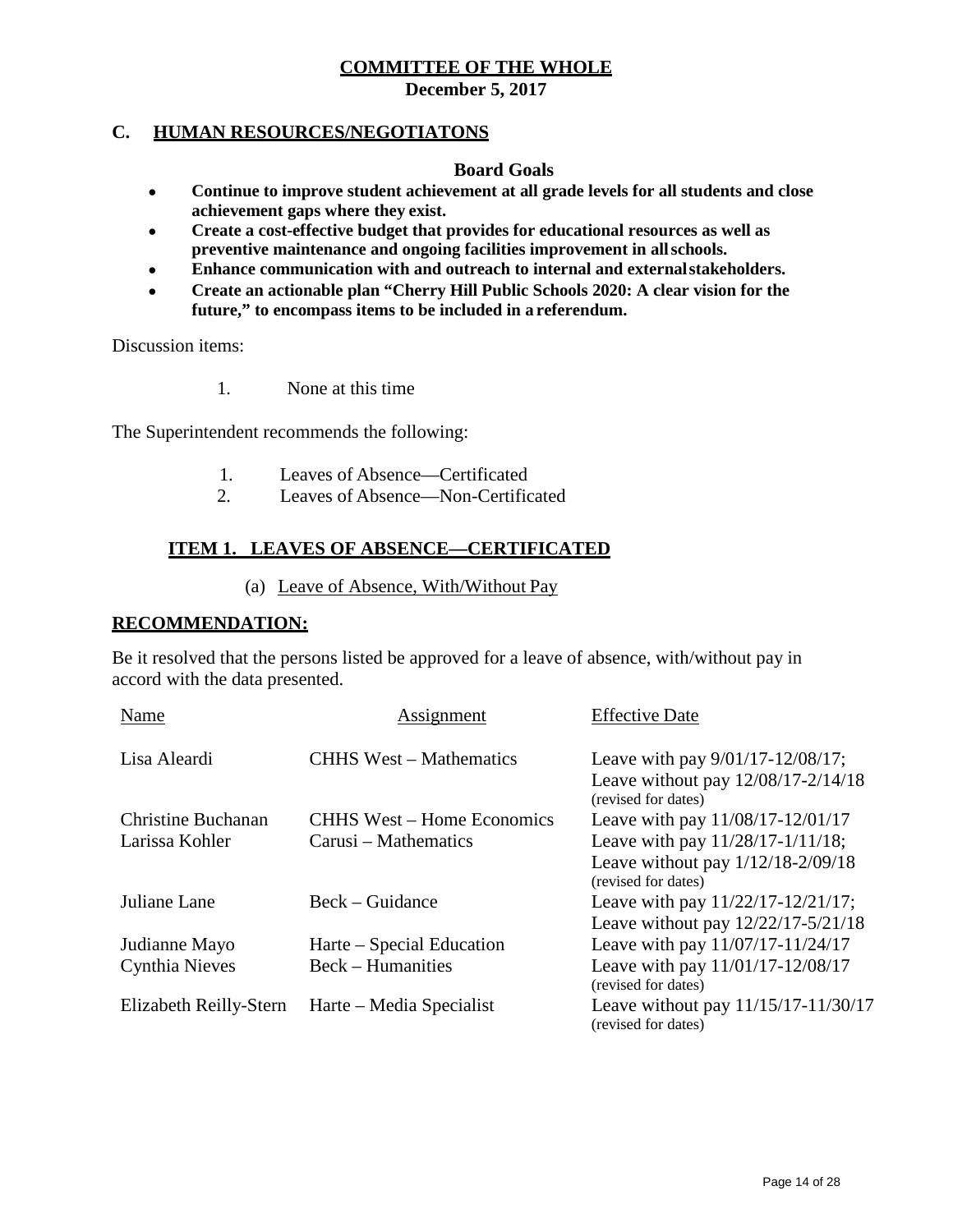**December 5, 2017**

# **C. HUMAN RESOURCES/NEGOTIATONS**

# **ITEM 2. LEAVES OF ABSENCE—NON-CERTIFICATED**

#### (a) Leave of Absence, With/Without Pay

#### **RECOMMENDATION:**

Be it resolved that the persons listed be approved for a leave of absence, with/without pay in accord with the data presented.

| Name                | Assignment                     | <b>Effective Date</b>                                      |
|---------------------|--------------------------------|------------------------------------------------------------|
| Elizabeth Alper     | Harte – Educational Assistant  | Leave without pay $10/30/17 - 11/17/17$                    |
| Linda Badtorff      | Barton – Educational Assistant | Leave with pay 11/30/17-12/08/17;                          |
|                     |                                | Leave without pay $12/11/17 - 2/12/18$                     |
| Roberta Croce       | Alternative High School –      | Intermittent Leave without pay                             |
|                     | <b>Educational Assistant</b>   | 11/29/17-2/28/18                                           |
| <b>Karen Dawson</b> | Cooper – EDCC, Teacher         | Leave with pay 11/01/17-1/05/18                            |
| Juan Santana        | <b>CHHS East – Cleaner</b>     | Leave with pay 10/31/17-11/20/17;                          |
|                     |                                | Leave without pay 11/21/17-11/30/17<br>(revised for dates) |
| Nancy Walsh         | Kilmer – SACC, Aide            | Leave with pay 10/23/17-12/01/17                           |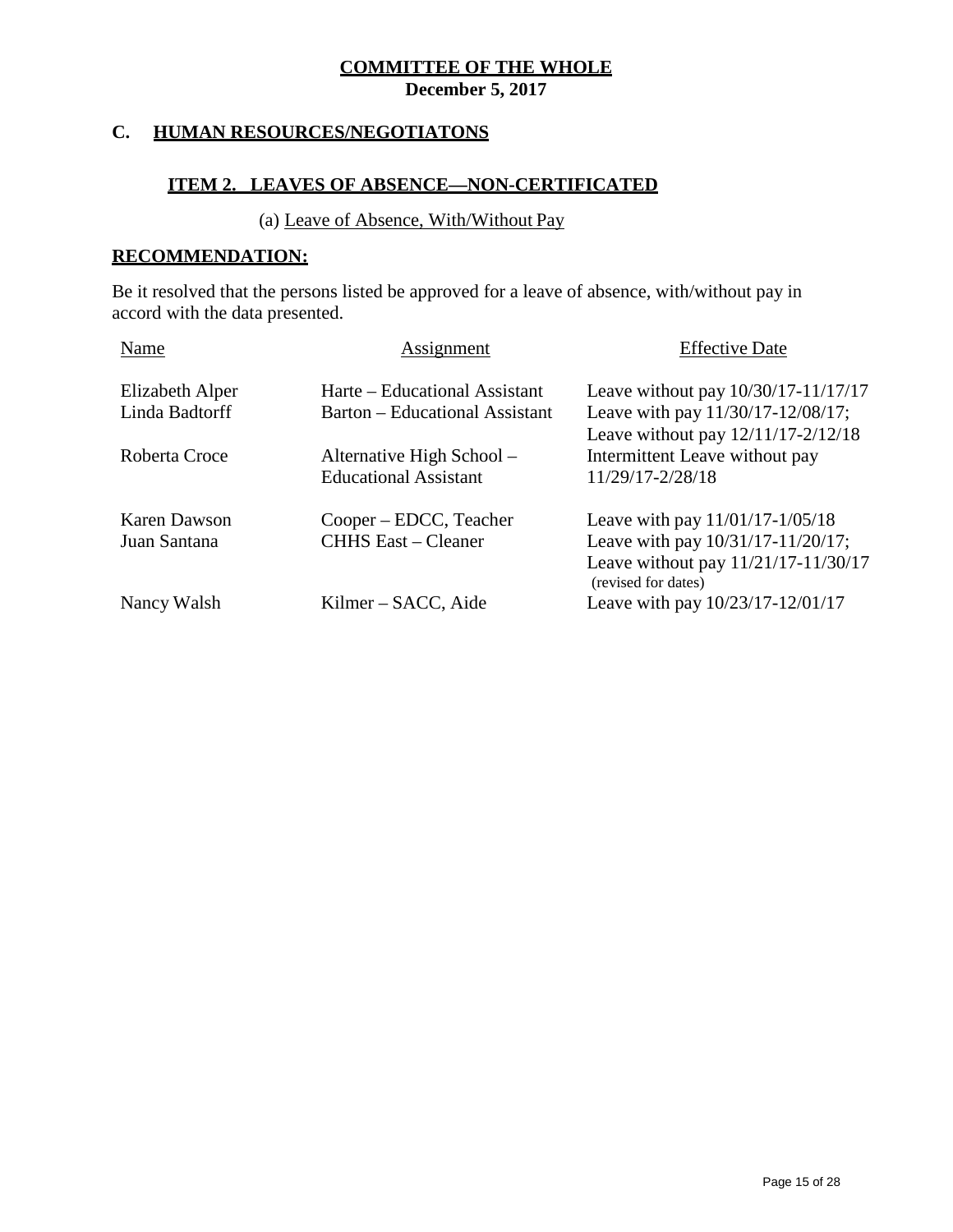**December 5, 2017**

## **D. POLICIES & LEGISLATION COMMITTEE**

#### **Board Goals**

- **Continue to improve student achievement at all grade levels for all students and close achievement gaps where they exist.**
- **Create a cost-effective budget that provides for educational resources as well as preventive maintenance and ongoing facilities improvement in allschools.**
- **Enhance communication with and outreach to internal and externalstakeholders.**
- **Create an actionable plan "Cherry Hill Public Schools 2020: A clear vision for the future," to encompass items to be included in a referendum.**

#### *Discussion items:*

*1. None at this time*

The Superintendent recommends the following:

1. Second Reading of Policies

# **ITEM 1 . SECOND READING OF POLICIES**

- Draft Policy 1250: Civility
- Draft Policy 5330.04: Administering an Opioid Antidote

## **RECOMMENDATION:**

It is recommended that the policies be approved for second reading and adoption as presented.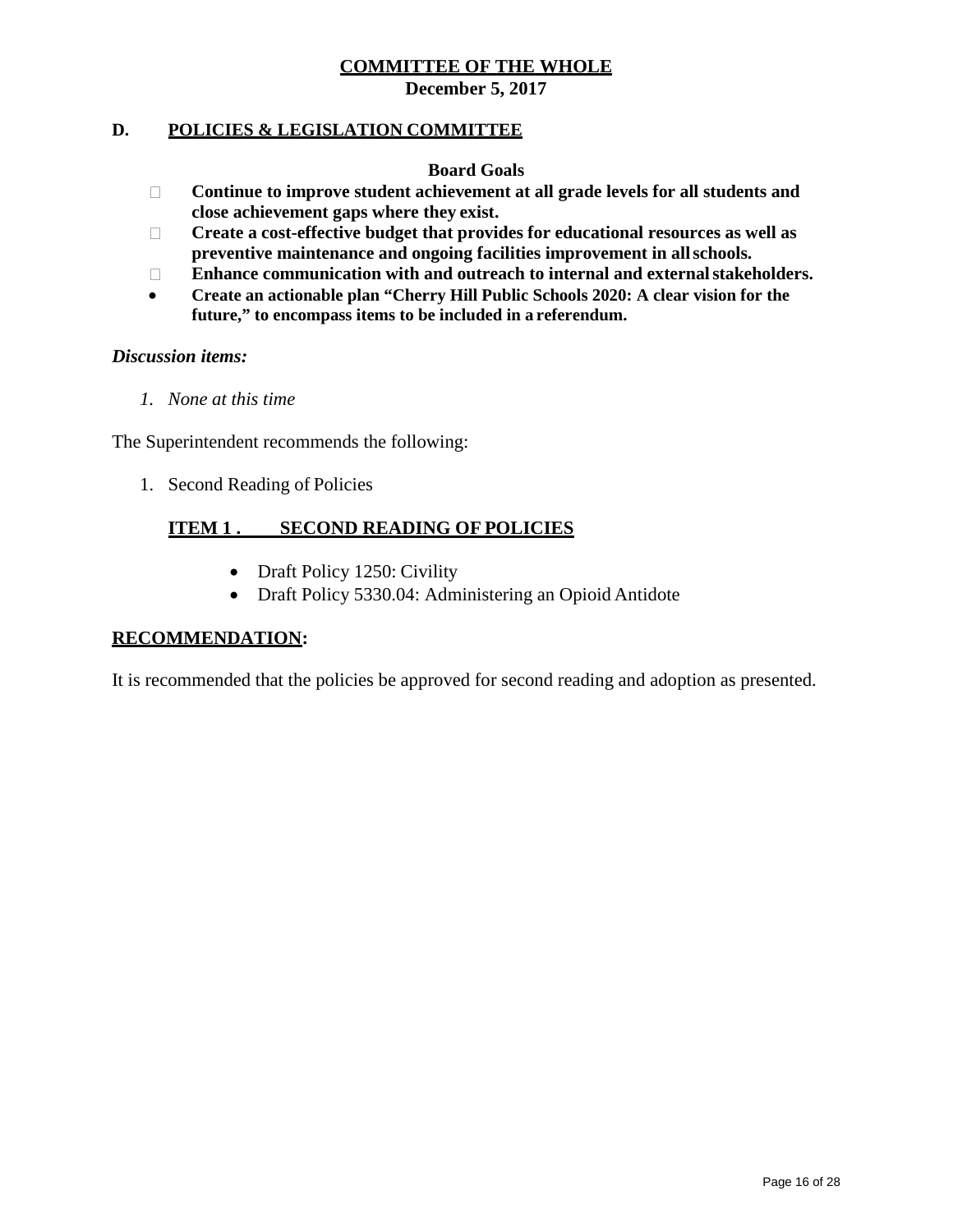#### **E. STRATEGIC PLANNING COMMITTEE**

#### **Board Goals**

- **Continue to improve student achievement at all grade levels for all students and close achievement gaps where they exist.**
- **Create a cost-effective budget that provides for educational resources as well as preventive maintenance and ongoing facilities improvement in allschools.**
- **Enhance communication with and outreach to internal and externalstakeholders.**
- **Create an actionable plan, "Cherry Hill Public Schools 2020: A clear vision for the future," to encompass items to be included in a referendum.**

#### *Discussion items:*

*1. Cherry Hill 2020 – Dr. Meloche, Mrs. Shugars and Mr. Middleton*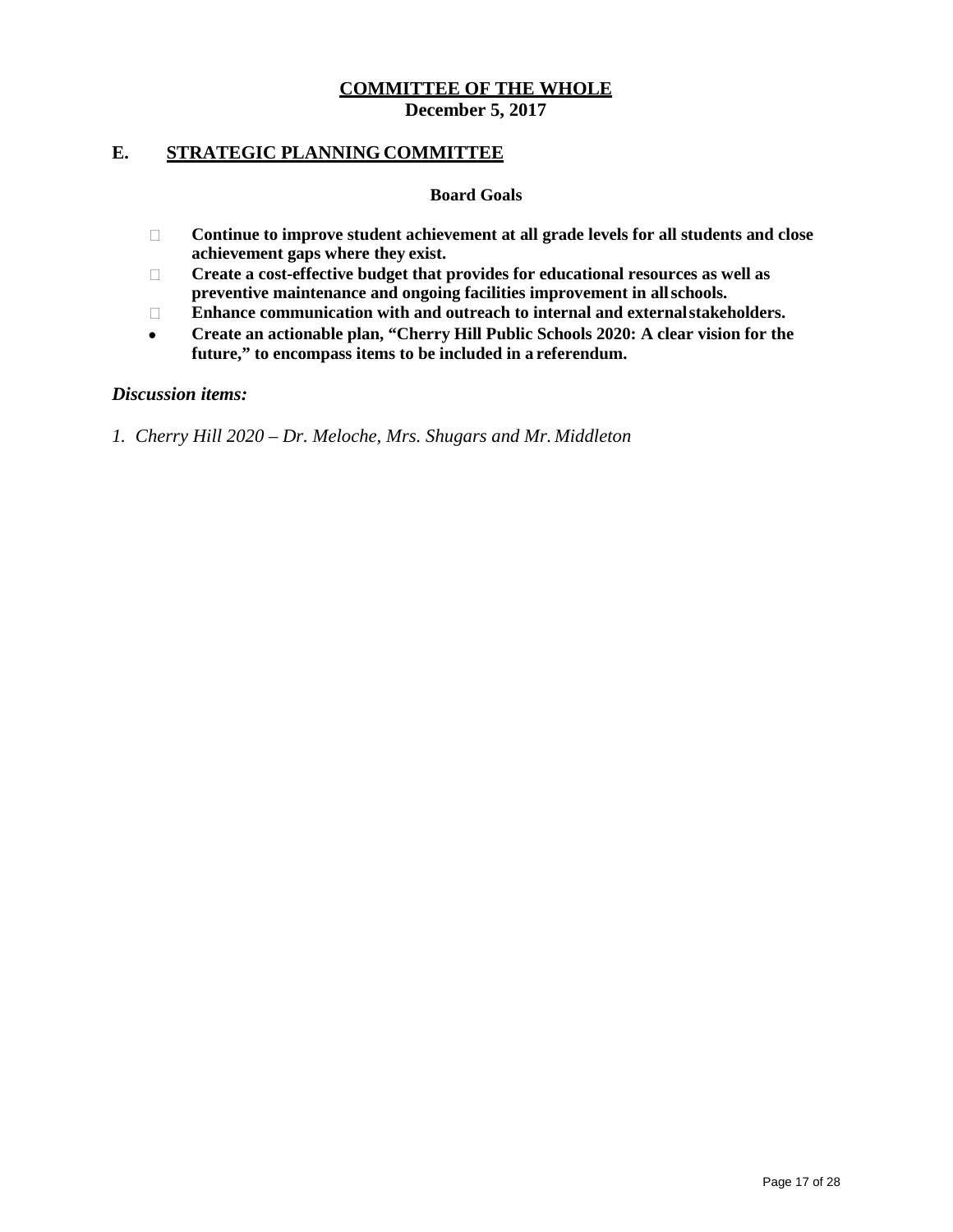#### **A. CURRICULUM & INSTRUCTION**

#### **Board Goals**

- **Continue to improve student achievement at all grade levels for all students and close achievement gaps where they exist.**
- **Create a cost-effective budget that provides for educational resources as well as preventive maintenance and ongoing facilities improvement in allschools.**
- **Enhance communication with and outreach to internal and externalstakeholders.**
- **Establish a strategic plan that identifies and categorizes the district's needs through the development of "Cherry Hill Public Schools 2020: A clear vision for thefuture"**

The Superintendent recommends the following:

- 1. Approval of the Nursing Services Plan for the 2017-2018 School Year
- 2. Approval of Rowan College at Burlington County Contract
- 3. Approval of Attendance at Conferences and Workshops for the 2017-2018 SchoolYear

#### **ITEM 1. APPROVAL OF THE NURSING SERVICES PLAN FOR THE 2017-2018 SCHOOL YEAR**

It is requested that the proposal for the Nursing Services Plan for the 2017-2018 school year be approved by the Board of Education as discussed at the Committee of the Whole Meeting on December 5,2017.

#### **ITEM 2. APPROVAL OF THE ROWAN COLLEGE AT BURLINGTON COUNTY CONTRACT**

It is requested that the Board approve a partnership between Cherry Hill Public Schools and Rowan College at Burlington County (RCBC) for a dual credit partnership and welcome training opportunities that may lead to college credits with RCBC. This item was discussed at the October 2, 2017 C&I committee meeting.

#### **Resolution #75-12'17**

#### **ITEM 3. APPROVAL OF ATTENDANCE AT CONFERENCES AND WORKSHOPS FOR THE 2017-2018 SCHOOL YEAR**

WHEREAS, certain Cherry Hill School District employees have requested authorization to attend the conference(s)/workshop(s) listed below, and

WHEREAS, the attendance of each employee at the specified conference/workshop is educationally necessary, fiscally prudent and 1) directly related to and within the scope of the employee's current responsibilities and the District's professional development plan, and 2) critical to the instructional needs of the District or furthers the efficient operation of the District;

NOW, THEREFORE, BE IT RESOLVED, that the Cherry Hill Board of Education authorizes the attendance of the employees at the specified conferences/workshops listed below, and be it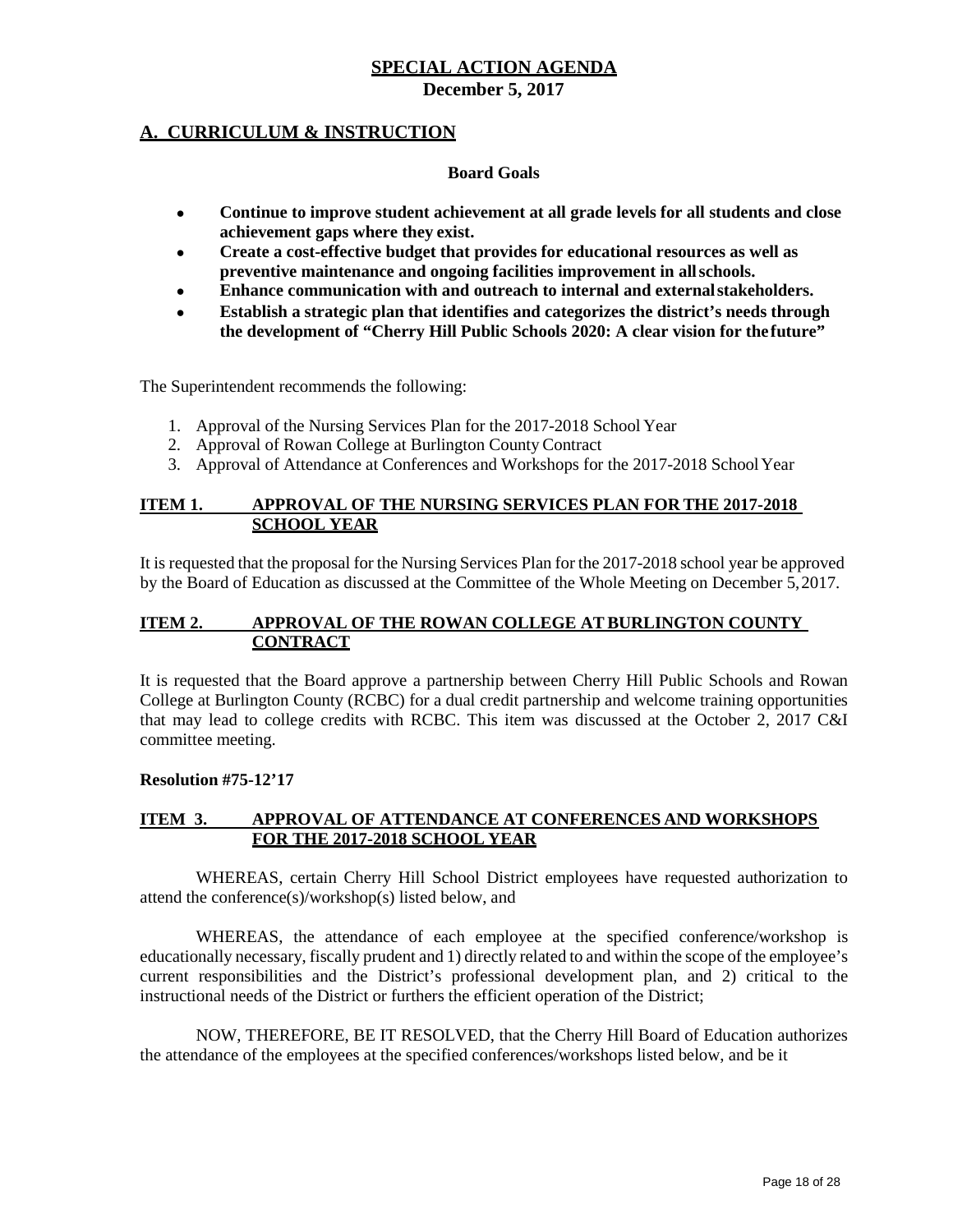#### **A. CURRICULUM & INSTRUCTION**

#### **ITEM 3. APPROVAL OF ATTENDANCE AT CONFERENCES AND WORKSHOPS FOR THE 2017-2018 SCHOOL YEAR** - continued

FURTHER RESOLVED, that the Board hereby determines that the estimated expenses related to the authorized travel listed below are justified and THEREFORE authorizes payment of any registration fees and reimbursement of statutorily authorized travel expenditures to the designated employees, not to exceed District budgetary limitations and to be in accordance with the provisions of *N.J.S.A.* 18A:11-12, the District's travel policy and procedures, State travel payment guidelines established by the Department of Treasury in NJOMB circular letter 08-13-OMB, and with guidelines established by the federal Office of Management and Budget:

| # | <b>NAME</b>                       | <b>CONFERENCE</b>                        | <b>DATE</b>          | <b>COST</b><br><b>NOT TO EXCEED</b>                |
|---|-----------------------------------|------------------------------------------|----------------------|----------------------------------------------------|
| A | Marc Plevinsky<br>Technology      | NJASA Techspo 2018,<br>Atlantic City, NJ | $1/25 - 26$ , $2018$ | \$549.36<br>Registration/Mileage/                  |
|   |                                   |                                          |                      | Tolls/Parking                                      |
| B | <b>Rich Simmers</b><br>Technology | NJASA Techspo 2018,<br>Atlantic City, NJ | $1/25 - 26$ , $2018$ | \$549.36<br>Registration/Mileage/                  |
|   |                                   |                                          |                      | Tolls/Parking                                      |
| C | Farrah Mahan<br>Malberg           | NJASA Techspo 2018,<br>Atlantic City, NJ | $1/25 - 26$ , $2018$ | \$549.36<br>Registration/Mileage/<br>Tolls/Parking |

Motion Mrs. Saidel Second Mrs. Judge Vote Ayes - 8 No - 0 Mrs. Schultz – absent

Exceptions:

Item #2 Approval of the Rowan College at Burlington County Contract (Rowan University) Motion Mrs. Saidel Second Mrs. Judge Vote Ayes - 7 No - 0-1<sup>\*</sup> Mrs. Schultz – absent

\*Dr. Wang abstained due to a conflict of interest with Rowan University.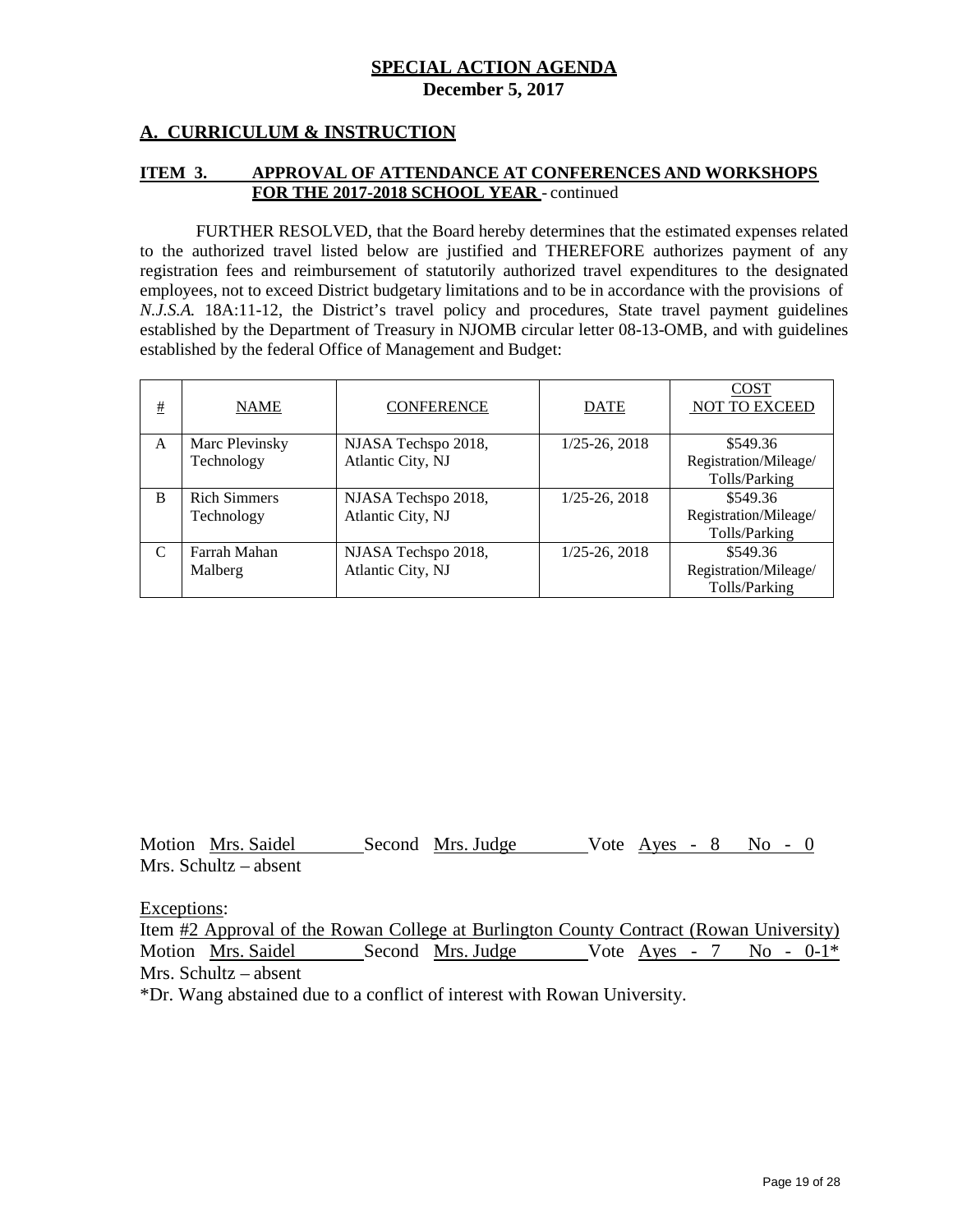**December 5, 2017**

#### **B. BUSINESS AND FACILITIES**

#### **Board Goals**

- **Continue to improve student achievement at all grade levels for all students and close achievement gaps where they exist.**
- **Create a cost-effective budget that provides for educational resources as well as preventive maintenance and ongoing facilities improvement in allschools.**
- **Enhance communication with and outreach to internal and externalstakeholders.**
- **Create an actionable plan, "Cherry Hill Public Schools 2020: A clear vision for the future," to encompass items to be included in a referendum.**

#### *The Superintendent recommends the following:*

- 1. Approval of Bill List
- 2. Resolution to Accept Audit Report

#### **ITEM 1. APPROVAL OF BILL LIST**

It is recommended that the Bill List dated December 5, 2017 in the amount of \$1,322,856.81 and the SACC Bill List in the amount of \$200.66 be approved as submitted.

#### **ITEM 2. RESOLUTION TO ACCEPT AUDIT REPORT**

RESOLVED, that the annual audit for the 2016/2017 school year, as submitted by the District's auditor and filed with the New Jersey Department of Education, be accepted by the Board and placed on file. The audit report is included in the financial section of the Comprehensive Annual Financial Report.

Summary of Fiscal Year 2017 Audit Report of the Cherry Hill Township School District Camden County, New Jersey as Required by N.J.S 18A:23-4

#### **Resolution #76-12'17**

Motion: Mr. Goodwin Second: Mrs. Matlack Vote: Ayes - 8 No - 0 Mrs. Schultz – absent

Exceptions:

Item #1 Approval of Bill List (Cooper Health Systems) Motion: Mr. Goodwin Second: Mrs. Matlack Vote: Ayes - 7 No - 0-1\* Mrs. Schultz – absent

\*Mrs. Judge abstained due to a conflict of interest with Cooper Health Systems.

Item #1 Approval of Bill List (CDW-G, Inc.) Motion: Mr. Goodwin Second: Mrs. Matlack Vote: Ayes - 7 No - 0-1\* Mrs. Schultz – absent \*Mrs. Saidel abstained due to a conflict of interest with CDW-G, Inc.

Item #1 Approval of Bill List (Bancroft Neuro Health) Motion: Mr. Goodwin Second: Mrs. Matlack Vote: Ayes - 7 No - 0-1\* Mrs. Schultz – absent \*Mr. Tomlinson abstained due to a conflict of interest with Bancroft Neuro Health.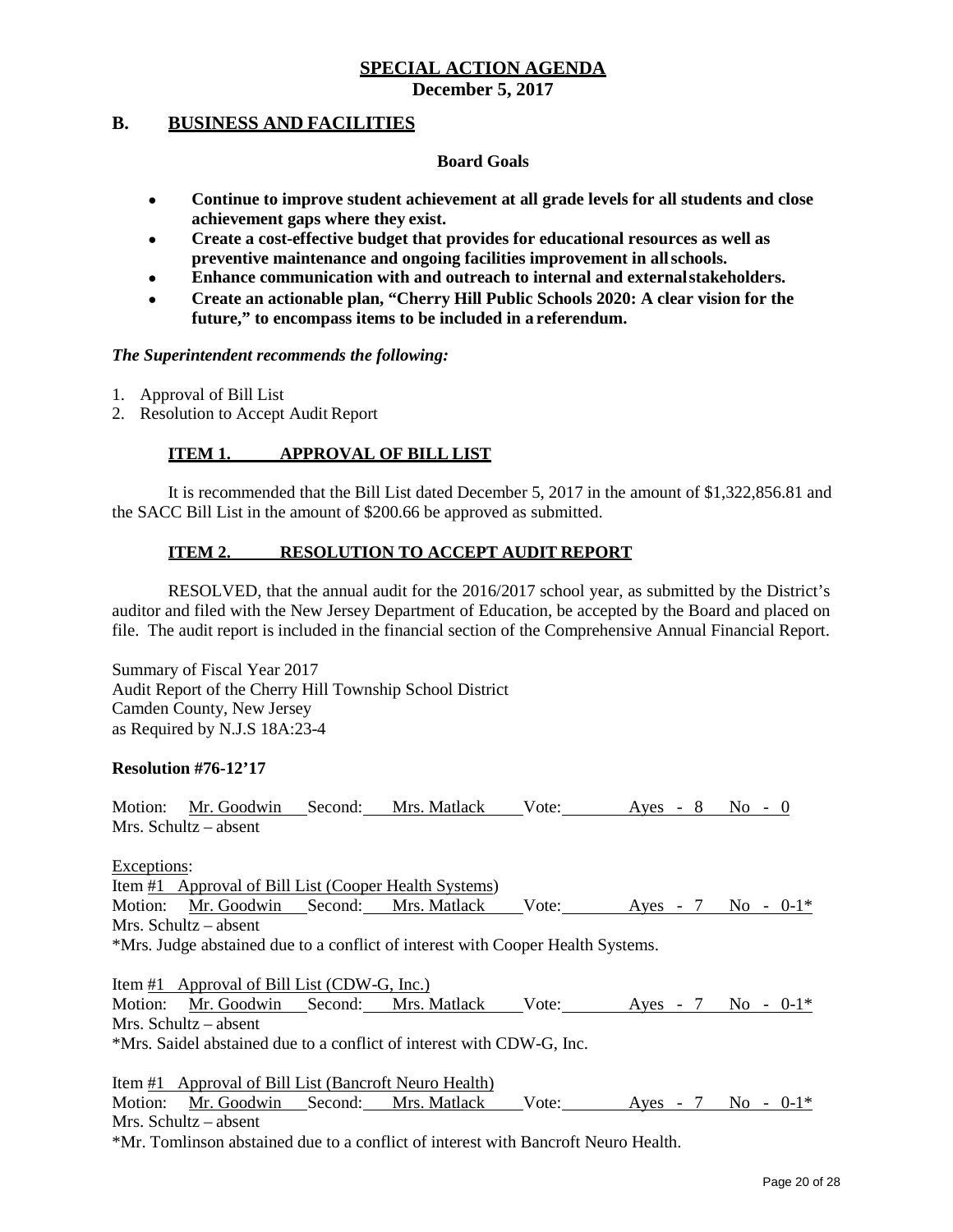**December 5, 2017**

## **C. HUMAN RESOURCES/NEGOTIATONS**

#### **Board Goals**

- **Continue to improve student achievement at all grade levels for all students and close achievement gaps where they exist.**
- **Create a cost-effective budget that provides for educational resources as well as preventive maintenance and ongoing facilities improvement in allschools.**
- **Enhance communication with and outreach to internal and externalstakeholders.**
- **Create an actionable plan "Cherry Hill Public Schools 2020: A clear vision for the future," to encompass items to be included in a referendum.**

The Superintendent recommends the following:

- 1. Appointments—Certificated
- 2. Appointments—Non-Certificated
- 3. Assignment/SalaryChanges—Non-Certificated
- 4. Other Motions

## **ITEM 1. APPOINTMENTS—CERTIFICATED**

(a) Regular

#### **RECOMMENDATION:**

Be it resolved that the persons listed be approved for the 2017-18 school year in accord with the data presented.

| <b>Name</b>   | Assignment                                                                           | <b>Effective Date</b>              | Salary                                          |
|---------------|--------------------------------------------------------------------------------------|------------------------------------|-------------------------------------------------|
| Jessica Inver | $Sharp/Kilmer/Barton/Kingston -$<br>World Language (Spanish) (Replacing<br>M. Routh) | On or about<br>$2/05/18 - 6/30/18$ | \$63,467<br>$(Masters+30, Step 11)$<br>Prorated |
|               | (b) Co-Curricular                                                                    |                                    |                                                 |

#### **RECOMMENDATION:**

Be it resolved that the persons listed be approved for co-curricular positions in accord with the data presented.

| <u>Name</u>     | <b>Assignment</b>                           | <b>Effective Date</b> | Stipend |  |
|-----------------|---------------------------------------------|-----------------------|---------|--|
| Melissa Venturi | <b>CHHS West-Head Coach, Girls Lacrosse</b> | $9/01/17 - 6/30/18$   | \$7.841 |  |
| Kirkpatrick*    | (Spring)                                    |                       |         |  |

\*Outside district employee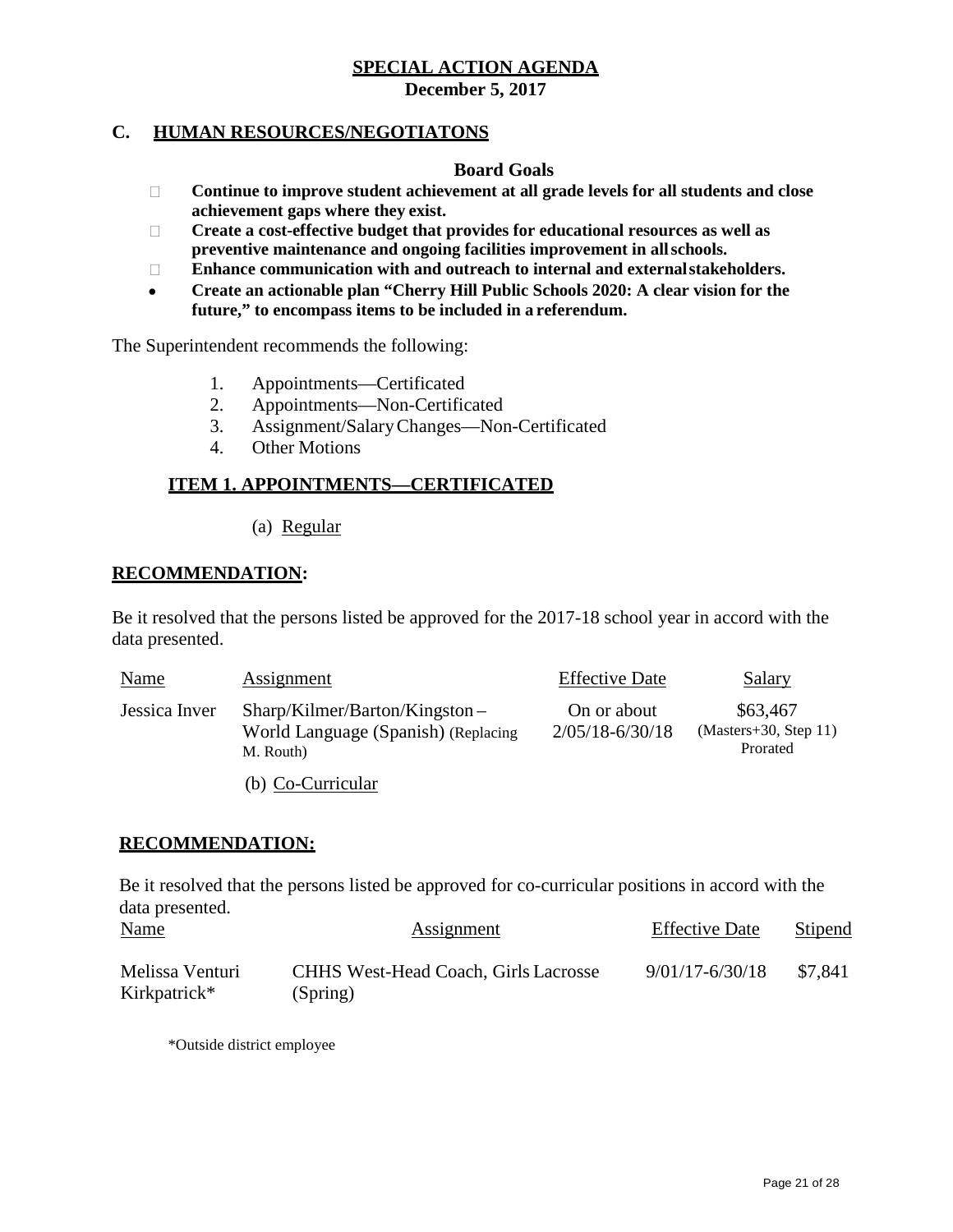**December 5, 2017**

# **C. HUMAN RESOURCES/NEGOTIATONS**

# **ITEM 1. APPOINTMENTS—CERTIFICATED** - continued

(c) Student Teacher

## **RECOMMENDATION:**

Be it resolved that the persons listed be approved for student teaching in accord with the data presented.

| <u>Name</u>            | College/University         | <b>Effective Dates</b> | Cooperating Teacher/School |
|------------------------|----------------------------|------------------------|----------------------------|
| Amanda Brandt          | <b>Fairleigh Dickinson</b> | $1/16/18 - 5/31/18$    | Maryann Alomar/Barton      |
| <b>Garrett Seville</b> | The College of NJ          | $3/12/18 - 5/04/18$    | Steve Koch/Kilmer          |

(d) Clinical Practice Placement

# **RECOMMENDATION:**

Be it resolved that the persons listed be approved for a clinical practice placement in accord with the data presented.

| Name                               | College/University | <b>Effective Dates</b>                     | Cooperating Teacher/School                        |
|------------------------------------|--------------------|--------------------------------------------|---------------------------------------------------|
| Louis Pettinelli                   | Rowan              | $1/16/18 - 3/09/18$                        | Alexis Henderson/Barton &<br>Johnson              |
| Ryan Principato<br>Brigid Sullivan | Rowan<br>Rowan     | $3/12/18 - 5/04/18$<br>$1/16/18 - 5/04/18$ | Jennifer Peifer/CHHS East<br>Denise Horton/Knight |

(e) Practicum in Speech Language

## **RECOMMENDATION:**

Be it resolved that the persons listed be approved for a practicum in speech language in accord with the data presented.

| <b>Name</b> | College/University | Effective Dates Cooperating Specialist/School            |
|-------------|--------------------|----------------------------------------------------------|
| Katie White |                    | La Salle University 1/23/18-5/11/18 Shirley Graves/Harte |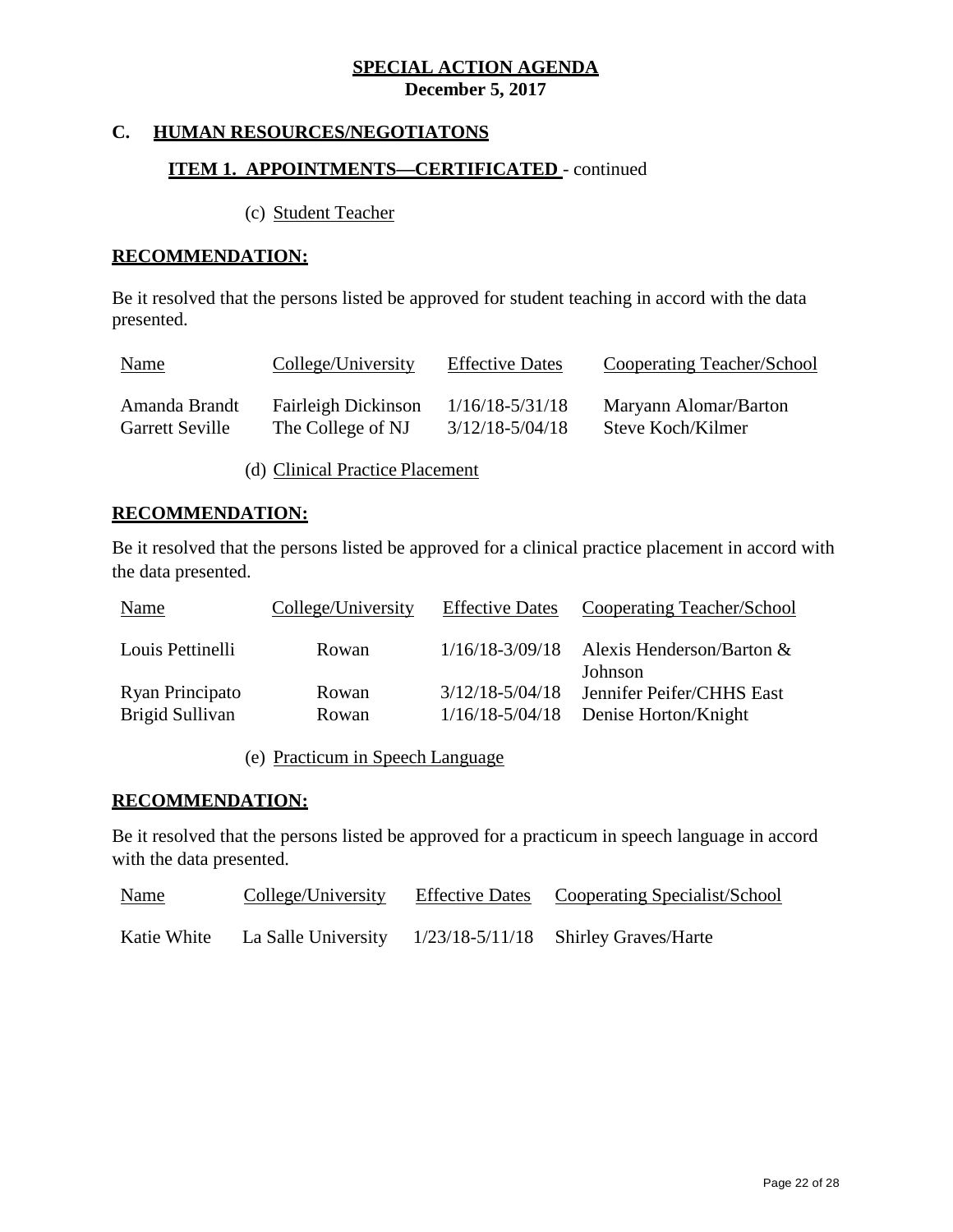**December 5, 2017**

# **C. HUMAN RESOURCES/NEGOTIATONS**

## **ITEM 2. APPOINTMENTS—NON-CERTIFICATED**

(a) Regular

#### **RECOMMENDATION:**

Be it resolved that the persons listed be approved for the 2017-18 school year in accord with the data presented.

| Name               | Assignment                                               | <b>Effective Date</b>              | <b>Salary</b>                                                              |
|--------------------|----------------------------------------------------------|------------------------------------|----------------------------------------------------------------------------|
| Shankar Rodriguez  | <b>CHHS</b> East – Cleaner<br>(Replacing J. Lopez)       | 11/20/17-6/30/18                   | \$28,344<br>Prorated<br>(revised - includes \$344)<br>for Boilers license) |
| Jenine Del Palazzo | Malberg $-$ H.R.<br>Coordinator (Replacing<br>T. Smalls) | On or about<br>$1/08/18 - 6/30/18$ | \$57,000<br>Prorated                                                       |

# **ITEM 3. ASSIGNMENT/SALARY CHANGE—NON-CERTIFICATED**

(a) Reassignment

#### **RECOMMENDATION:**

Be it resolved that the persons listed be reassigned for the 2017-18 school year in accord with the data presented.

| <b>Name</b> | <u>From</u>                          | <u>To</u>                    | <b>Effective Date</b> | <b>Hourly</b> |
|-------------|--------------------------------------|------------------------------|-----------------------|---------------|
|             |                                      |                              |                       | <u>Rate</u>   |
| Lisa Davis  | Mann – Educational                   | $Mann - Exceptional$         | 11/16/17-6/30/18      | \$12.09       |
|             | Assistant $(\$10.22/hr., 30 hrs/wk)$ | <b>Educational Assistant</b> |                       |               |
|             |                                      | $(30 \text{ hrs}/\text{wk})$ |                       |               |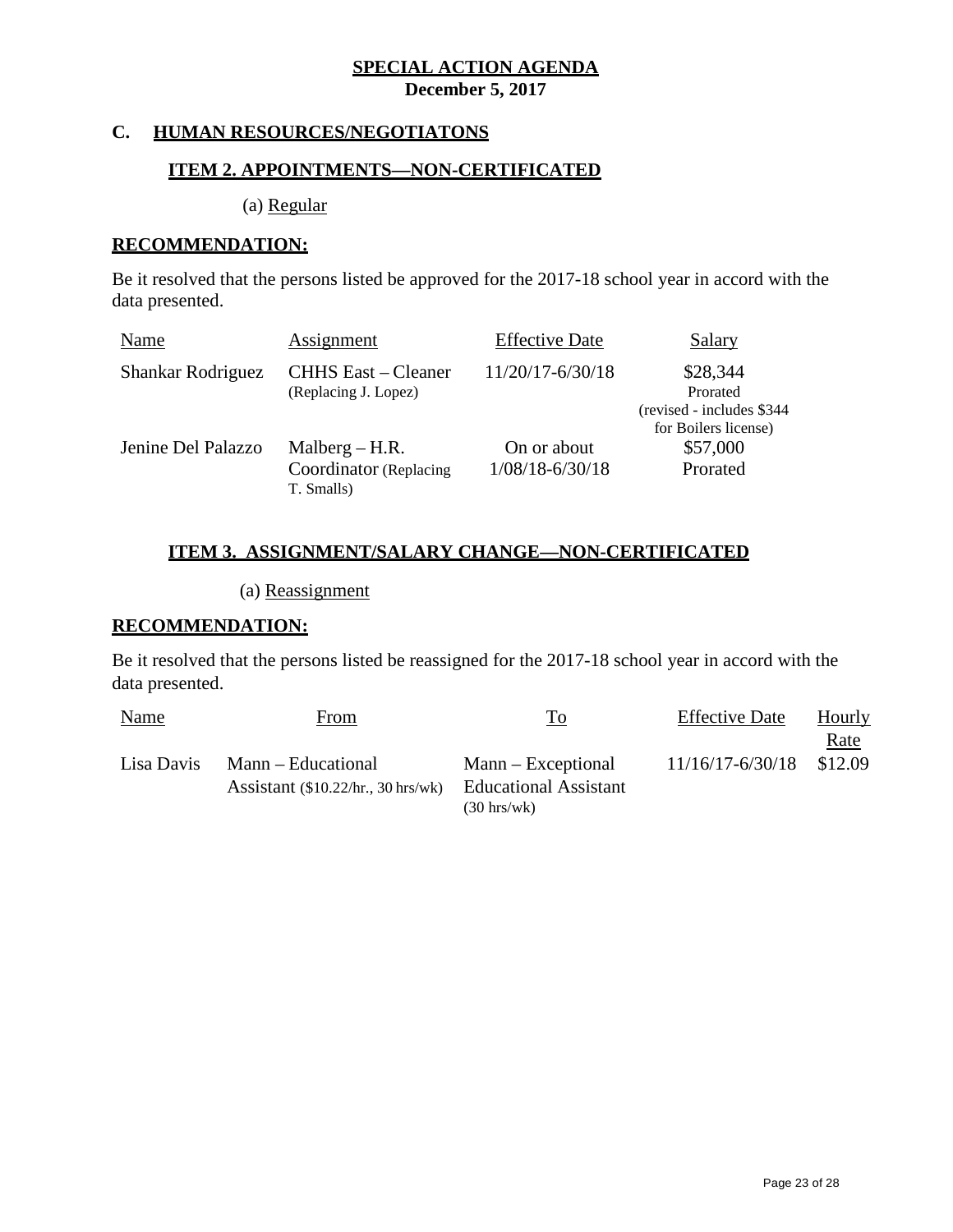#### **C. HUMAN RESOURCES/NEGOTIATONS**

#### **ITEM 4. OTHER MOTIONS**

(a) Affiliation Agreements

WHEREAS, the Cherry Hill Board of Education has entered into an agreement with the Colleges and Universities to which students provided services at no charge to the Board of Education and under the supervision of Board of Education personnel; and

WHEREAS, parties desire to continue that arrangement for the 2017-18 school year;

NOW, THEREFORE, BE IT RESOLVED that the Business/Board Secretary is authorized to execute the Agreement with the Colleges and Universities which is available for review in the Human Resources office.

It is further recommended that the affiliation agreements received for practicum, field placement, student teacher, clinical experience, observation and internship between the following college and universities and Cherry Hill Public Schools be approved.

Name Rutgers University – Camden University of Phoenix

Motion Mrs. Judge Second Mrs. Scarpellino Vote Ayes - 8 No - 0 Mrs. Schultz – absent Exceptions: Item  $#1(d)$  – Appointments – Certificated (Rowan University) Motion Mrs. Judge Second Mrs. Scarpellino Vote Ayes - 7 No - 0-1\* Mrs. Schultz – absent

\*Dr. Wang abstained due to a conflict of interest with Rowan University.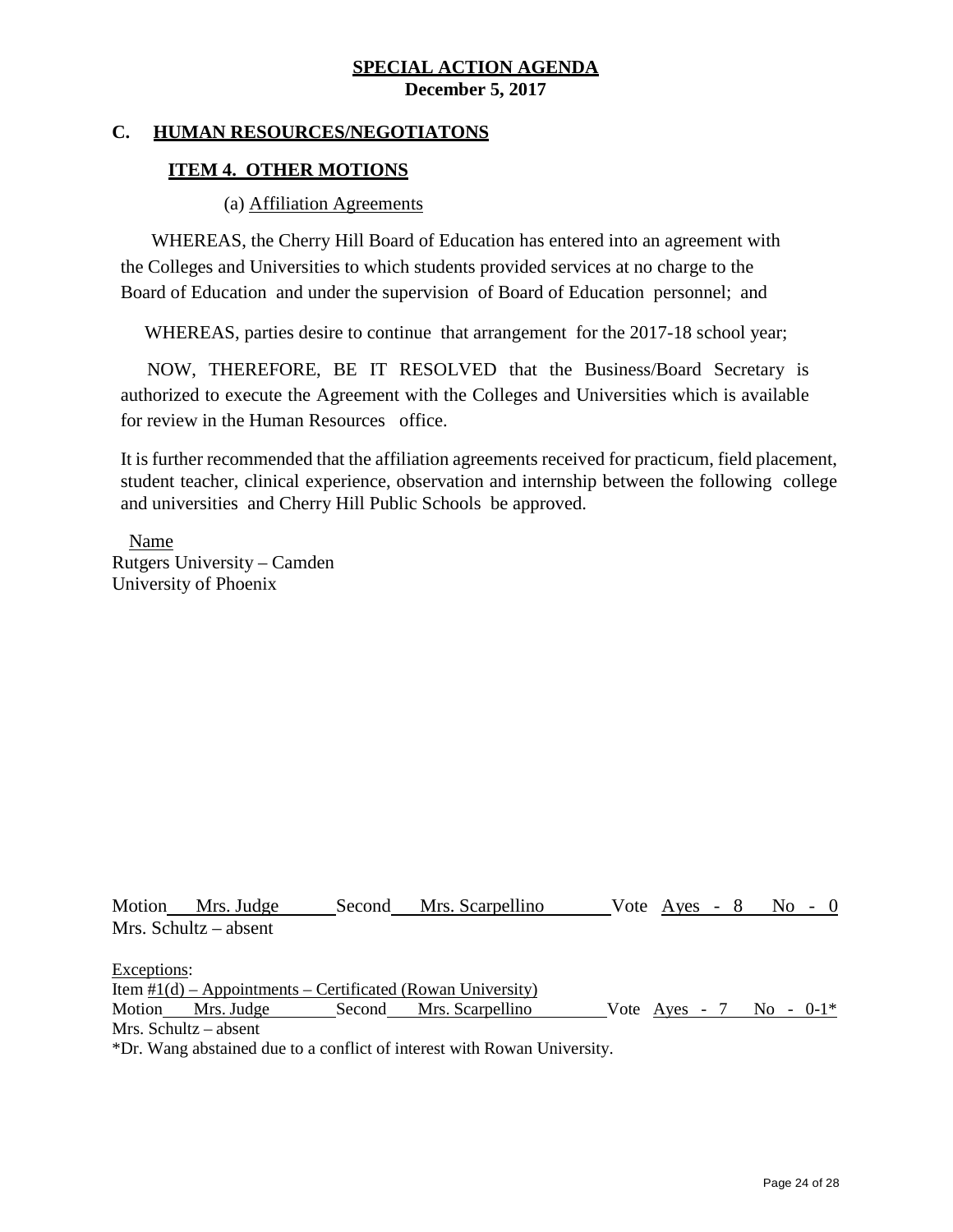#### **D. POLICIES & LEGISLATION COMMITTEE**

**Board Goals**

- **Continue to improve student achievement at all grade levels for all students and close achievement gaps where they exist.**
- **Create a cost-effective budget that provides for educational resources as well as preventive maintenance and ongoing facilities improvement in allschools.**
- **Enhance communication with and outreach to internal and externalstakeholders.**
- **Create an actionable plan "Cherry Hill Public Schools 2020: A clear vision for the future," to encompass items to be included in a referendum.**

The Superintendent recommends the following:

- 1. Approval of Harassment/Intimidation/Bullying InvestigationDecisions
- 2. Approval of Resolution for QSAC Equivalency Application

## **ITEM 1 . APPROVAL OF HARASSMENT/INTIMIDATION/BULLYING INVESTIGATION DECISIONS**

Be it Resolved, that the Cherry Hill Board of Education approves issuance of written decisions affirming, rejecting or modifying the Superintendent's determination in the following student HIB investigation:

| Incident     | Board         | Incident     | Board                    | Incident     | Board         |
|--------------|---------------|--------------|--------------------------|--------------|---------------|
| Report No.   | Determination | Report No.   | Determination Report No. |              | Determination |
|              |               |              |                          |              |               |
| $17-18:07$   | Affirmed      | $17-18:3744$ | Affirmed                 | $17-18:3794$ | Affirmed      |
| $17-18:3743$ | Affirmed      | 17-18: 3747  | Affirmed                 | $17-18:3820$ | Affirmed      |

# **ITEM 2 . APPROVAL OF RESOLUTION FORQSAC EQUIVALENCY APPLICATION**

**WHEREAS,** on November 14, 2017, the Cherry Hill Board of Education approved the district's QSAC Statement of Assurance verifying that the district has successfully accomplished the QSAC indicators in the five mandated areas and,

**WHEREAS,** the Superintendent provided the County Superintendent with the aforementioned completed Statement of Assurance on November 15, 2017 and,

**WHEREAS,** the County Superintendent, having reviewed the QSAC documents, has deemed the district as demonstrating continued compliance with the QSAC regulations as a high performing district and,

**WHEREAS,** the State of New Jersey in compliance with N.J.A.C. 6A:5-1(a) and N.J.A.C.  $6A:30-3.1(a) - (d)$  and 3.2, provides an Equivalency Application process for districts who are deemed high performing, and,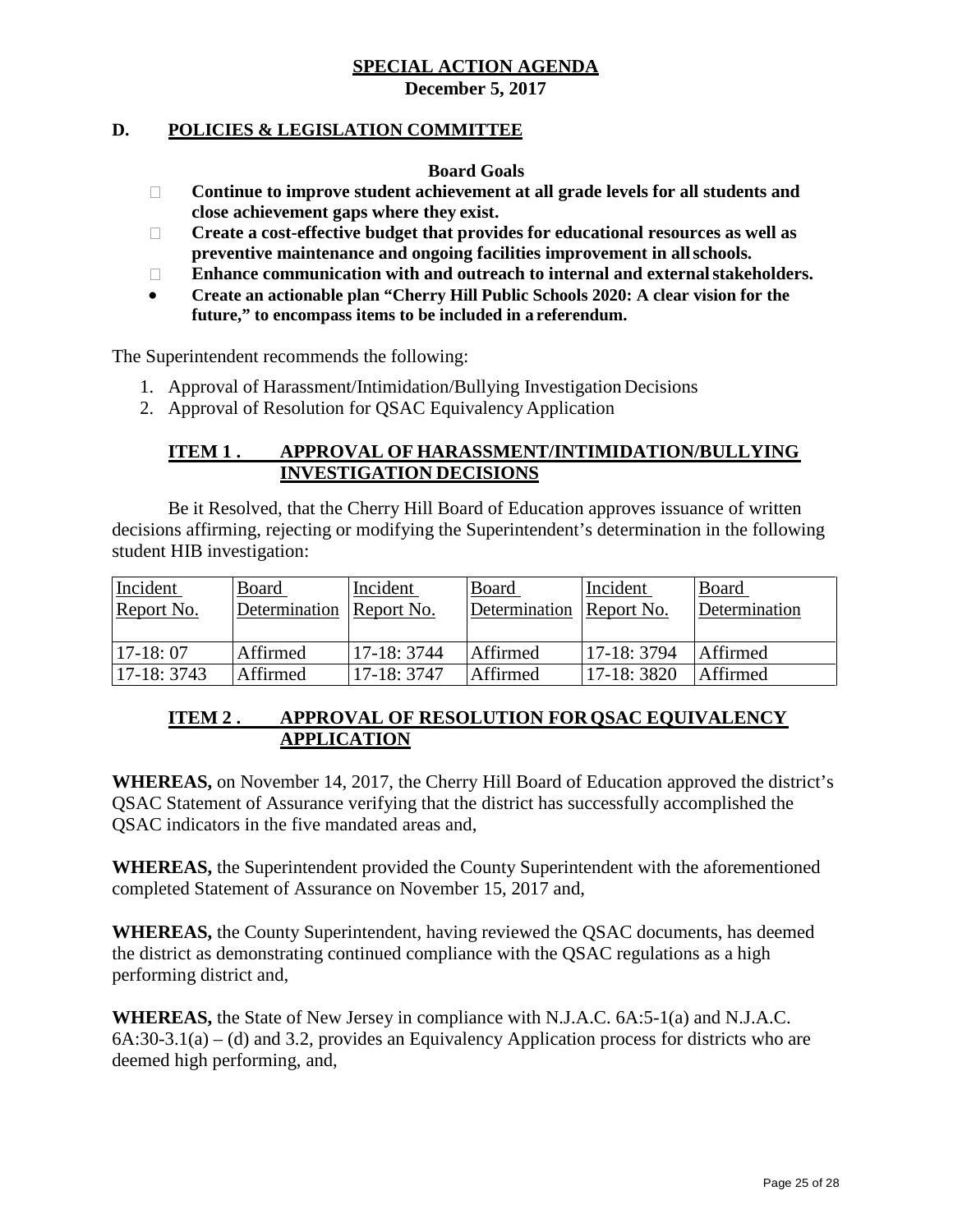## **D. POLICIES & LEGISLATION COMMITTEE**

# **ITEM 2 . APPROVAL OF RESOLUTION FOR QSACEQUIVALENCY APPLICATION** - continued

**WHEREAS**, the Equivalency Application provides the district with a three year extension to the QSAC certification and,

**WHEREAS**, the Board of Education has complied with all aspects of the application,

**THEREFORE, SO BE IT,** the Board of Education adopts this resolution supporting the proposed equivalency on December 5, 2017.

Motion Mrs. Scarpellini Second Mrs. Judge Vote Ayes 8 - No - 0 Mrs. Schultz – absent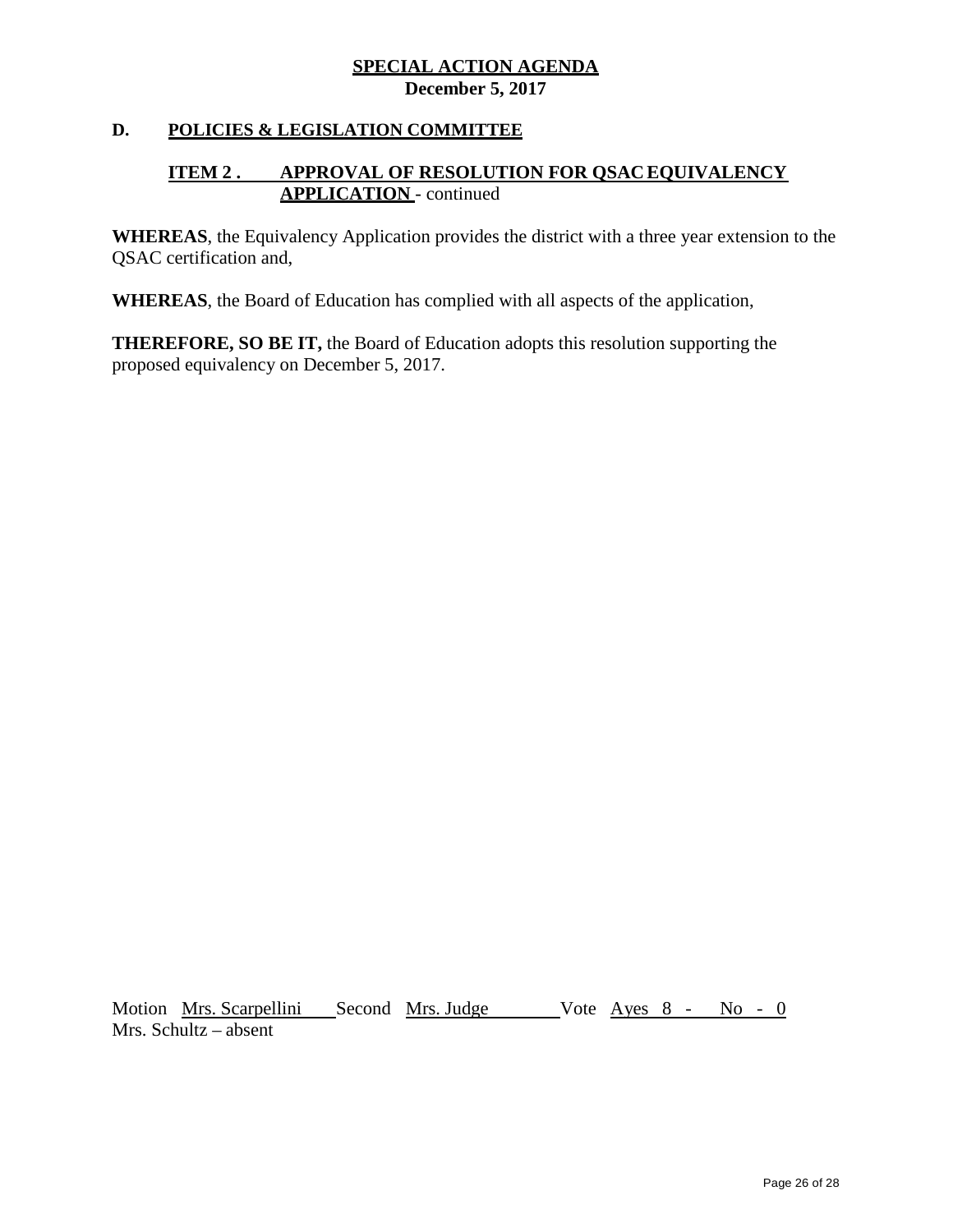# **E. STRATEGIC PLANNING COMMITTEE**

**Board Goals**

- **Continue to improve student achievement at all grade levels for all students and close achievement gaps where they exist.**
- **Create a cost-effective budget that provides for educational resources as well as preventive maintenance and ongoing facilities improvement in allschools.**
- **Enhance communication with and outreach to internal and externalstakeholders.**
- **Create an actionable plan, "Cherry Hill Public Schools 2020: A clear vision for the future," to encompass items to be included in a referendum.**

**NO ITEMS**